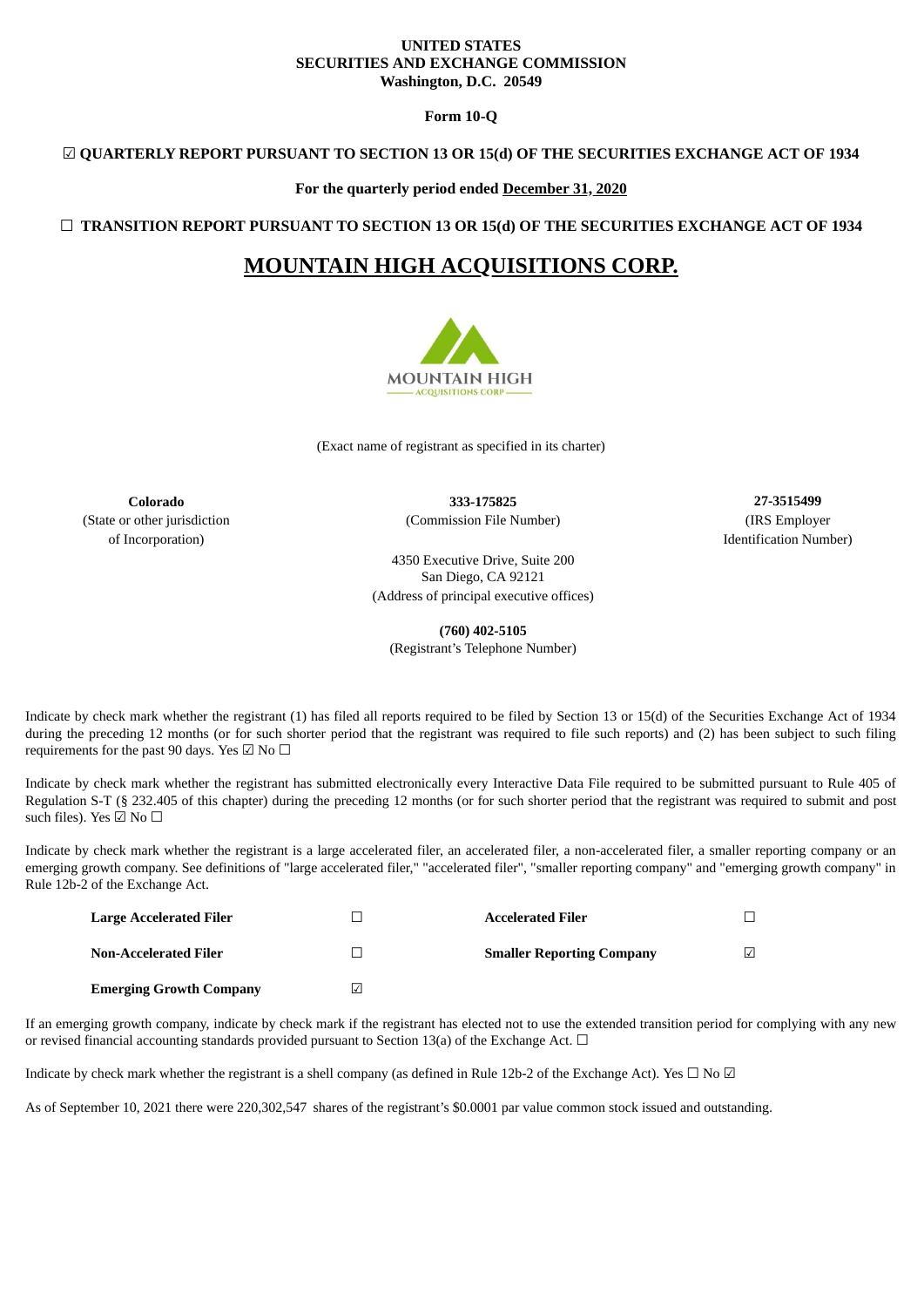## **MOUNTAIN HIGH ACQUISITIONS CORP. QUARTERLY REPORT PERIOD ENDED DECEBER 31, 2020 TABLE OF CONTENTS**

## **PART I - FINANCIAL INFORMATION**

| Item 1.  | <b>Financial Statements</b>                                                           |    |
|----------|---------------------------------------------------------------------------------------|----|
|          |                                                                                       |    |
| Item 2.  | Management's Discussion and Analysis of Financial Condition and Results of Operations | 15 |
|          |                                                                                       |    |
| Item 3.  | Quantitative and Qualitative Disclosures About Market Risk                            | 18 |
|          |                                                                                       |    |
| Item 4T. | <b>Controls and Procedures</b>                                                        | 18 |
|          |                                                                                       |    |

## **PART II - OTHER INFORMATION**

| Item 1. | <b>Legal Proceedings</b>                                    | 19 |
|---------|-------------------------------------------------------------|----|
|         |                                                             |    |
| Item1A. | <b>Risk Factors</b>                                         | 19 |
|         |                                                             |    |
| Item 2. | Unregistered Sales of Equity Securities and Use of Proceeds | 19 |
|         |                                                             |    |
| Item 3. | <b>Defaults Upon Senior Securities</b>                      | 19 |
|         |                                                             |    |
| Item 4. | <b>Mine Safety Disclosures</b>                              | 19 |
|         |                                                             |    |
| Item 5. | Other Information                                           | 20 |
|         |                                                             |    |
| Item 6. | Exhibits                                                    | 20 |
|         |                                                             |    |
|         | <b>Signatures</b>                                           | 20 |
|         |                                                             |    |

## **Special Note Regarding Forward-Looking Statements**

Information included in this Form 10-Q contains forward-looking statements within the meaning of Section 27A of the Securities Act of 1933, as amended ("Securities Act"), and Section 21E of the Securities Exchange Act of 1934, as amended ("Exchange Act"). This information may involve known and unknown risks, uncertainties and other factors which may cause the actual results, performance or achievements of Mountain High Acquisitions Corp. (the "Company"), to be materially different from future results, performance or achievements expressed or implied by any forward-looking statements. Forward-looking statements, which involve assumptions and describe future plans, strategies and expectations of the Company, are generally identifiable by use of the words "may," "will," "should," "expect," "anticipate," "estimate," "believe," "intend," or "project" or the negative of these words or other variations on these words or comparable terminology. These forward-looking statements are based on assumptions that may be incorrect, and there can be no assurance that these projections included in these forward-looking statements will come to pass. Actual results of the Company could differ materially from those expressed or implied by the forward-looking statements as a result of various factors. Except as required by applicable laws, the Company has no obligation to update publicly any forward-looking statements for any reason, even if new information becomes available or other events *occur in the future.*

\*Please note that throughout this Quarterly Report, and unless otherwise noted, the words "we," "our," "us," the "Company," or "MYHI" refers to *Mountain High Acquisitions Corp.*

**Page No.**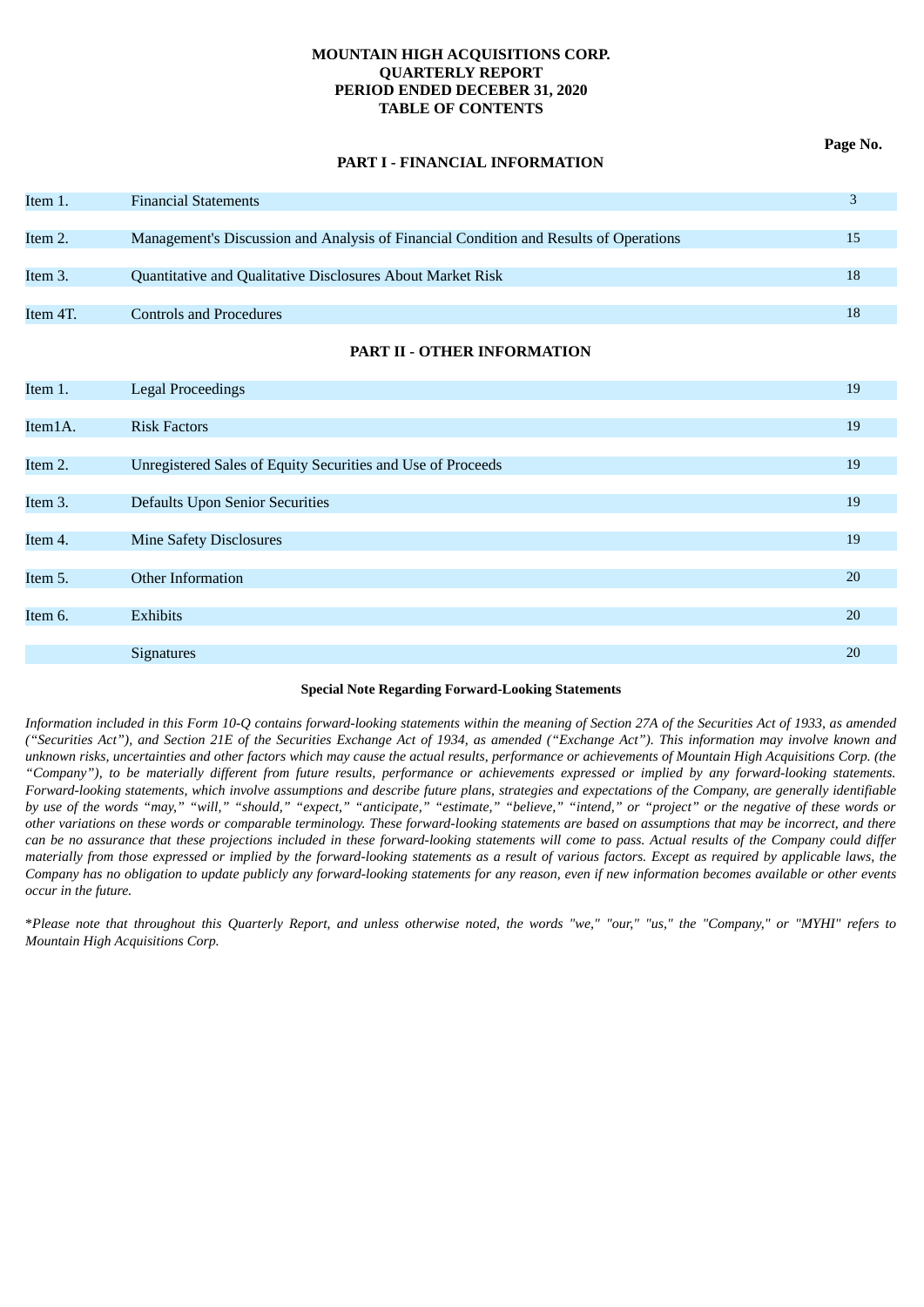# **PART I - FINANCIAL INFORMATION**

# **ITEM 1. CONSOLIDATED FINANCIAL STATEMENTS**

| <b>INDEX</b>                                                                                                                 | $F-1$ |
|------------------------------------------------------------------------------------------------------------------------------|-------|
| Consolidated Balance Sheets as of December 31, 2020 (Unaudited) and March 31, 2020 (Audited)                                 | $F-2$ |
| Consolidated Statement of Operations for the Three and Nine Months Ended December 31, 2020 and December                      | $F-3$ |
| 31, 2019 (Unaudited)                                                                                                         |       |
| Consolidated Statements of Shareholders' Equity for the Three and Nine Month Ended December 31, 2020 and<br>2019 (Unaudited) | $F-4$ |
| Consolidated Statements of Cash Flows for the Nine Months Ended December 31, 2020 and December 31, 2019                      | $F-5$ |
| (Unaudited)                                                                                                                  |       |
| Notes to the Consolidated Financial Statements (Unaudited)                                                                   | F-6   |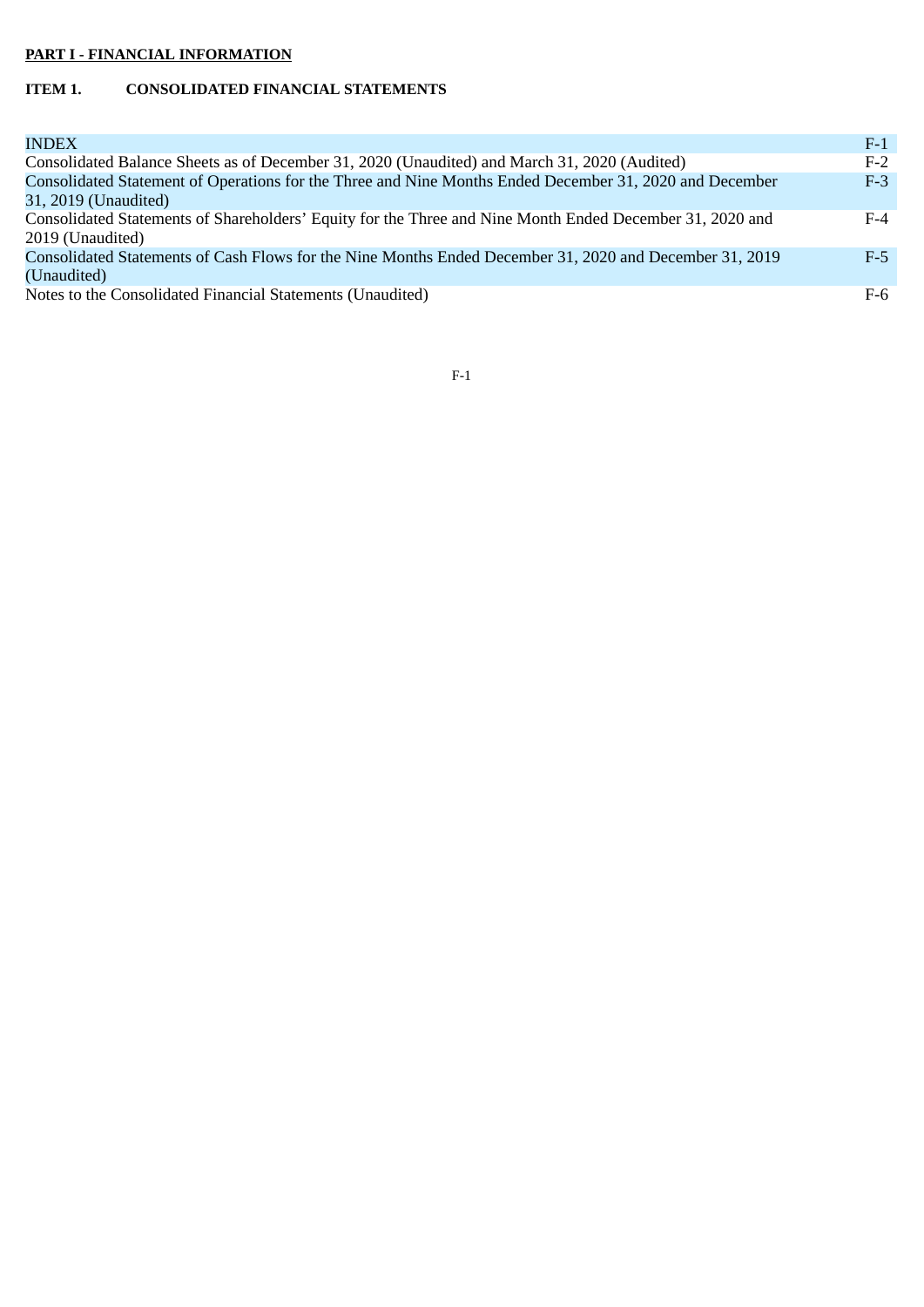## **MOUNTAIN HIGH ACQUISITIONS CORP. CONSOLIDATED BALANCE SHEETS**

|                                                                                           |                           | December 31,<br>2020 |                           | March 31,<br>2020<br>(Audited) |  |
|-------------------------------------------------------------------------------------------|---------------------------|----------------------|---------------------------|--------------------------------|--|
| <b>ASSETS</b>                                                                             |                           |                      |                           |                                |  |
| <b>CURRENT ASSETS</b>                                                                     |                           |                      |                           |                                |  |
| Cash and cash equivalents                                                                 | \$                        | 2,445                | \$                        | 5,542                          |  |
| Prepaids                                                                                  |                           | 5,000                |                           | 7,500                          |  |
| Deposits                                                                                  |                           |                      |                           | 5,652                          |  |
| Notes receivable-current                                                                  |                           |                      |                           | 46,533                         |  |
| <b>TOTAL CURRENT ASSETS</b>                                                               |                           | 7,445                |                           | 65,227                         |  |
| <b>OTHER ASSETS</b>                                                                       |                           |                      |                           |                                |  |
| Notes receivable - long term                                                              |                           |                      |                           | 26,828                         |  |
| <b>TOTAL OTHER ASSETS</b>                                                                 |                           |                      |                           | 26,828                         |  |
| FIXED ASSETS (NET)                                                                        |                           | 91,808               |                           | 115,835                        |  |
| <b>TOTAL ASSETS</b>                                                                       | \$                        | 99,253               | \$                        | 207,890                        |  |
|                                                                                           |                           |                      |                           |                                |  |
|                                                                                           |                           |                      |                           |                                |  |
| LIABILITIES AND STOCKHOLDERS' EQUITY (DEFICIT)                                            |                           |                      |                           |                                |  |
| <b>CURRENT LIABILITIES</b>                                                                |                           |                      |                           |                                |  |
| Accounts payable                                                                          | \$                        | 26,197               | \$                        | 4,473                          |  |
| Accounts payable - related party                                                          |                           | 39,000               |                           | 305                            |  |
| <b>Accrued liabilities</b>                                                                |                           |                      |                           | 2,474                          |  |
| Accrued liabilities - related party                                                       |                           | 1,449                |                           |                                |  |
| Due to related party                                                                      |                           | 15,000               |                           |                                |  |
| Notes payable - related party                                                             |                           | 125,000              |                           | $\overline{\phantom{0}}$       |  |
| Convertible notes payable, net of discounts \$0 and \$0 as of December 31, 2020 and March |                           |                      |                           |                                |  |
| 31, 2020, respectively                                                                    |                           |                      |                           | 90,656                         |  |
| Derivative liability                                                                      |                           |                      |                           | 111,181                        |  |
| TOTAL CURRENT LIABILITIES                                                                 |                           | 206,647              |                           | 209,089                        |  |
|                                                                                           |                           |                      |                           |                                |  |
| STOCKHOLDERS' EQUITY (DEFICIT):                                                           |                           |                      |                           |                                |  |
| Preferred stock, \$0.0001 par value; 250,000,000 shares authorized, 100,000 and 100,000   |                           |                      |                           |                                |  |
| shares issued and outstanding as of December 31, 2020 and March 31, 2020 respectively     |                           | 10                   |                           | 10                             |  |
| Common stock, \$0.0001 par value; 500,000,000 shares authorized, 246,935,605 and          |                           |                      |                           |                                |  |
| 220,685,605 shares issued and outstanding as of December 31, 2020 and March 31, 2020      |                           |                      |                           |                                |  |
| respectively                                                                              |                           | 24.694               |                           | 22,069                         |  |
| Shares reserved                                                                           |                           | (290,000)            |                           |                                |  |
| Additional paid in capital                                                                |                           | 15,969,020           |                           | 15,587,645                     |  |
| Accumulated equity (deficit)                                                              |                           | (15,811,118)         |                           | (15,610,923)                   |  |
| TOTAL STOCKHOLDERS' EQUITY (DEFICIT)                                                      |                           | (107, 394)           |                           | (1, 199)                       |  |
| TOTAL LIABILITIES AND STOCKHOLDERS' EQUITY (DEFICIT)                                      | $\boldsymbol{\mathsf{S}}$ | 99,253               | $\boldsymbol{\mathsf{S}}$ | 207,890                        |  |

The accompanying notes are an integral part of these consolidated financial statements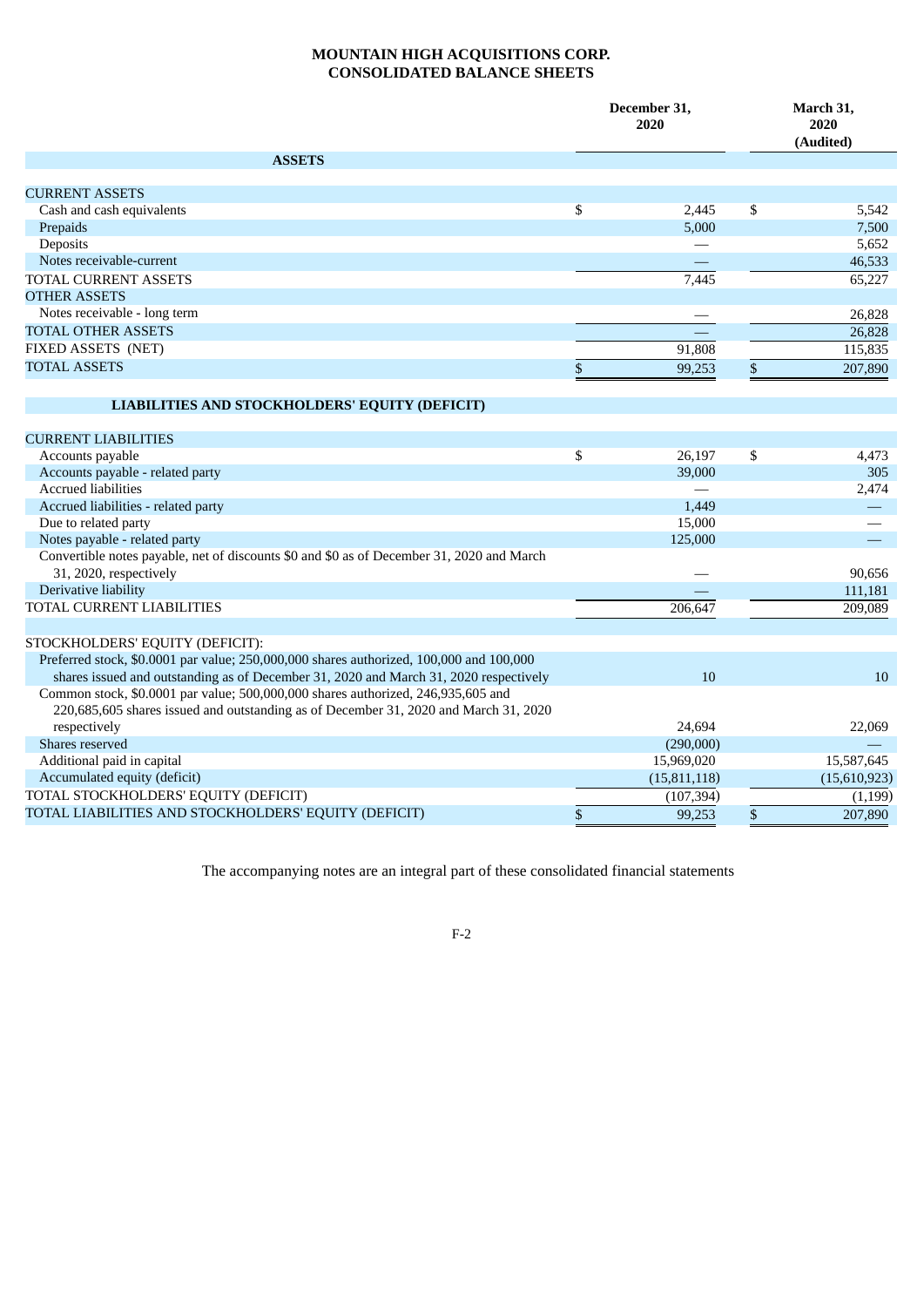## **MOUNTAIN HIGH ACQUISITIONS CORP. CONSOLIDATED STATEMENT OF OPERATIONS (UNAUDITED)**

|                                                         | For the Three Months ended<br>December 31, |                 | For the Nine Months ended<br>December 31, |                              |  |
|---------------------------------------------------------|--------------------------------------------|-----------------|-------------------------------------------|------------------------------|--|
|                                                         | 2020                                       | 2019            | 2020                                      | 2019                         |  |
| <b>Operating Expenses:</b>                              |                                            |                 |                                           |                              |  |
| Depreciation                                            | 7,984                                      | 8,049           | 24,027                                    | 42,272                       |  |
| Officer and director fees                               |                                            | 22,500          | 44,224                                    | 67,500                       |  |
| Professional fees                                       | 43,320                                     | 9,535           | 146,136                                   | 55,380                       |  |
| Selling, general and administrative expenses            | 181                                        | 11,135          | 34,062                                    | 32,779                       |  |
| Total operating expenses                                | 51,485                                     | 51,219          | 248,449                                   | 197,931                      |  |
| (Loss) from operations                                  | (51, 485)                                  | (51,219)        | (248, 449)                                | (197, 931)                   |  |
| Other income (expense):                                 |                                            |                 |                                           |                              |  |
| Interest expense                                        |                                            |                 |                                           |                              |  |
| Amortization of convertible debt discounts              |                                            |                 |                                           | (12,500)                     |  |
| Interest expense                                        | (513)                                      | (3, 314)        | (2,072)                                   | (10,029)                     |  |
| Gain on derivative liability                            |                                            |                 | 111,181                                   |                              |  |
| Other income (expense)                                  |                                            | 1,566           | 1.133                                     | 4,647                        |  |
| Loss on asset write off                                 | (61, 988)                                  |                 | (61,988)                                  |                              |  |
| Loss on sale of equipment                               |                                            |                 |                                           | (39,788)                     |  |
| Net income (loss)                                       | \$<br>(113,986)                            | \$<br>(52, 967) | (200, 195)<br>$\mathbf{\hat{S}}$          | $\mathfrak{S}$<br>(255, 601) |  |
| Net Income (loss) per share-basic                       |                                            |                 |                                           |                              |  |
| Continuing operations                                   | (0.00)                                     | (0.00)          | (0.00)                                    | (0.00)                       |  |
|                                                         |                                            |                 |                                           |                              |  |
| Net Income (loss) per share-diluted                     |                                            |                 |                                           |                              |  |
| Continuing operations                                   | (0.00)                                     | (0.00)          | (0.00)                                    | (0.00)                       |  |
| Weighted average shares outstanding - basic and diluted | 232,435,606                                | 212,205,380     | 231,410,151                               | 209,420,801                  |  |

The accompanying notes are an integral part of these consolidated financial statements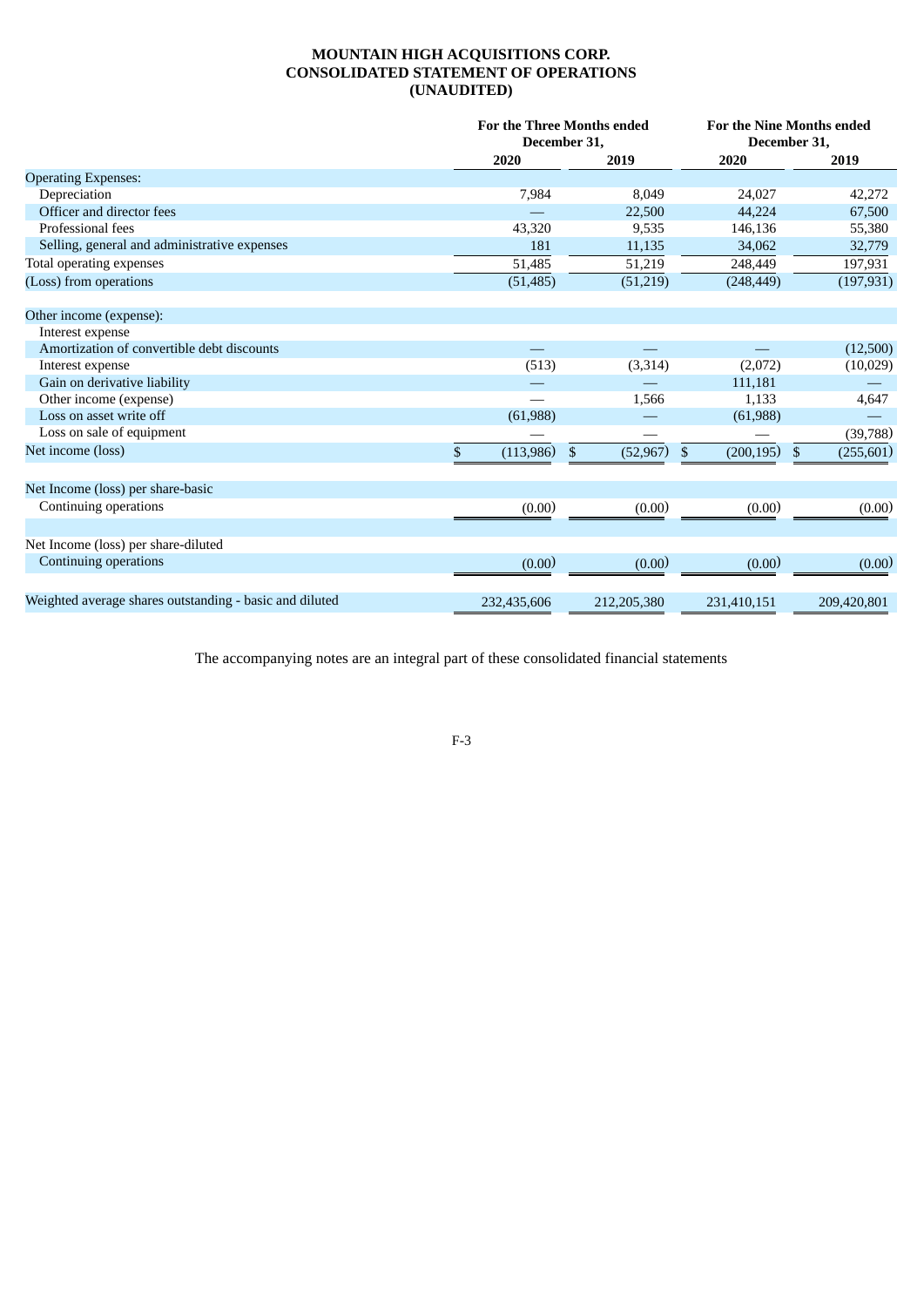## **MOUNTAIN HIGH ACQUISITIONS CORP. CONSOLIDATED STATEMENT OF STOCKHOLDERS' EQUITY (DEFICIT) FOR THE THREE AND NINE MONTHS ENDED DECEMBER 31, 2020 AND 2019**

|                                        |               | <b>Series B Preferred</b><br>Stock | <b>Common Stock</b> |                          | <b>Reserved</b><br><b>Shares for</b> | <b>Reserved</b><br><b>Shares</b> for | <b>Additional</b><br>Paid-in | Accumulated      | Total<br><b>Shareholders'</b><br><b>Equity</b> |
|----------------------------------------|---------------|------------------------------------|---------------------|--------------------------|--------------------------------------|--------------------------------------|------------------------------|------------------|------------------------------------------------|
|                                        | <b>Shares</b> | <b>Amount</b>                      | <b>Shares</b>       | Amount                   | Acquisition                          | <b>Acquisition</b>                   | Capital                      | <b>Deficit</b>   | (Deficit)                                      |
| <b>Balance September 30, 2020</b>      | 100,000       | 10                                 | 246,935,605         | \$24,694                 | 215,250,000                          | \$(290,000)                          | \$15,969,020                 | \$(15,697,132)   | 6,592                                          |
| Net (loss)                             |               |                                    |                     |                          |                                      |                                      |                              | (113,986)        | (113,986)                                      |
| <b>Balance December 31, 2020</b>       | 100,000       | 10                                 | 246,935,605         | \$24,694                 | 215,250,000                          | \$ (290,000)                         | \$15,969,020                 | \$(15,811,118)   | (107, 394)                                     |
| <b>Balance September 30, 2019</b>      | 100,000       | 10                                 | 212,205,381         | \$21,221                 |                                      |                                      | \$15,345,556                 | \$(15,328,021)   | 38,766<br>S.                                   |
| Net (loss)                             |               |                                    |                     |                          |                                      |                                      |                              | (52, 967)        | (52, 967)                                      |
| <b>Balance December 31, 2019</b>       | 100,000       | 10                                 | 212,205,381         | \$21,222                 |                                      |                                      | \$15,345,556                 | \$(15,380,988)   | (14,201)                                       |
| <b>Balance March 31, 2020</b>          | 100,000       | 10                                 | 220,685,605         | \$22,069                 |                                      |                                      | \$15,587,645                 | \$(15,610,923)   | (1,199)                                        |
| Share purchase agreement               |               |                                    | 11,750,000          | 1,175                    |                                      |                                      | 92.825                       |                  | 94,000                                         |
| <b>GPS</b> Acquisition                 |               |                                    | 14,500,000          | 1,450                    |                                      | (290,000)                            | 288,550                      |                  |                                                |
| Shares reserved for GPS acquisition    |               |                                    |                     | $\overline{\phantom{0}}$ | 215,250,000                          |                                      |                              |                  |                                                |
| Net (loss)                             |               |                                    |                     |                          |                                      |                                      |                              | (200, 195)       | (200, 195)                                     |
| <b>Balance December 31, 2020</b>       | 100,000       | 10                                 | 246,935,605         | \$24,694                 | 215,250,000                          | \$(290,000)                          | \$15,969,020                 | \$(15,811,118)   | (107, 394)                                     |
| Balance March 31, 2019                 | 100,000       | 10                                 | 203,832,915         | 20,384                   |                                      |                                      | 15,257,436                   | (15, 125, 387)   | 152,442                                        |
| Share purchase agreement<br>Net (loss) |               | $\overline{\phantom{m}}$           | 8,372,466           | 837<br>\$.               |                                      |                                      | 88,120                       | (255,601)        | 88,957<br>(255,601)                            |
| <b>Balance December 31, 2019</b>       | 100,000       | 10                                 | 212,205,381         | \$21,221                 |                                      |                                      | \$15,345,556                 | $$$ (15,380,988) | (14,201)                                       |

The accompanying notes are an integral part of these consolidated financial statements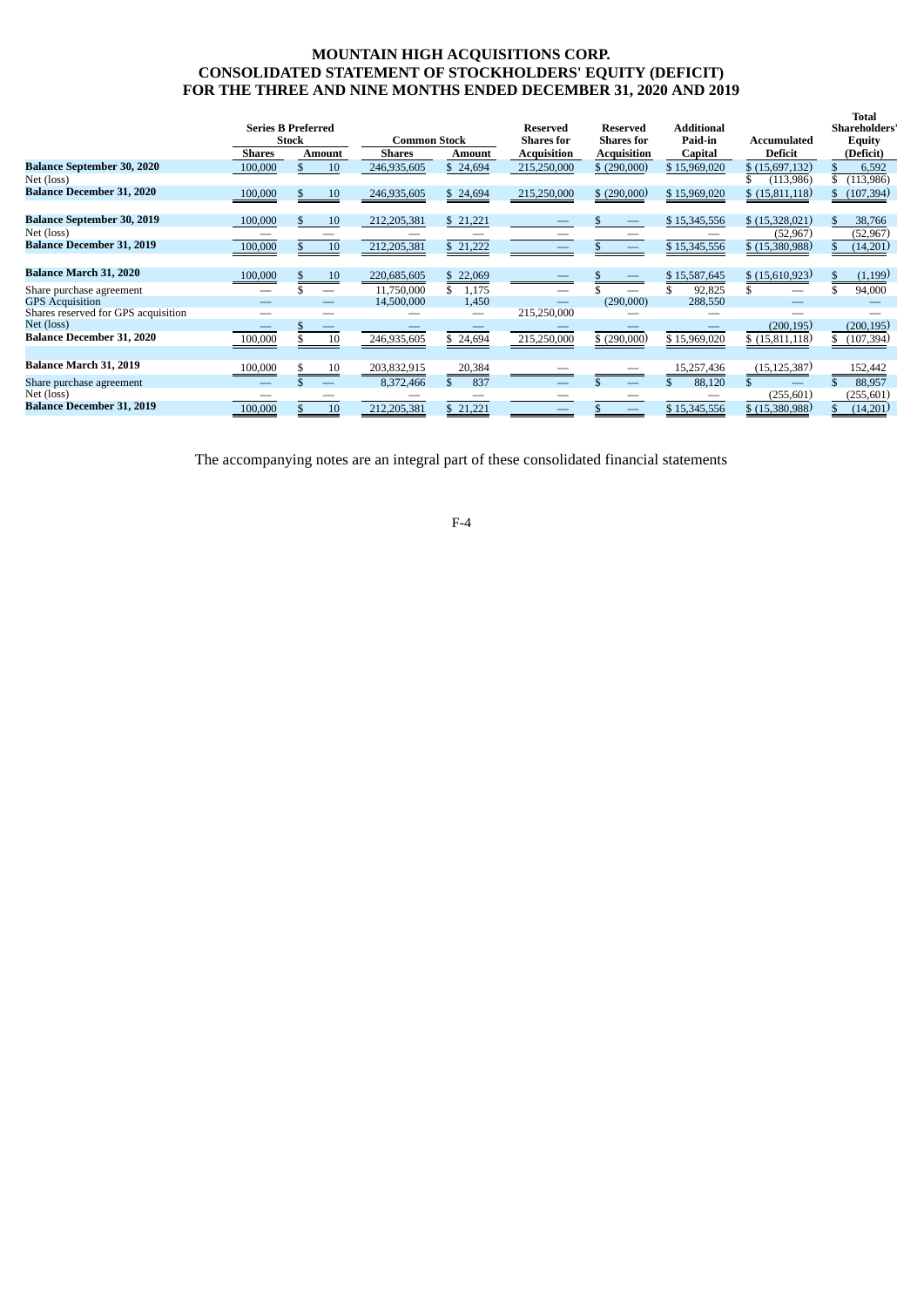## **MOUNTAIN HIGH ACQUISITIONS CORP. CONSOLIDATED STATEMENT OF CASH FLOWS (UNAUDITED)**

|                                                        | 2020             | 2019 |            |
|--------------------------------------------------------|------------------|------|------------|
| <b>CASH FLOWS FROM OPERATING ACTIVITIES</b>            |                  |      |            |
| Net (loss)                                             | \$<br>(200, 195) |      | (255, 601) |
| Adjustment to reconcile net loss to net                |                  |      |            |
| Cash used in operating activities:                     |                  |      |            |
| Depreciation and amortization                          | 24,027           |      | 42,272     |
| Original issue discount                                |                  |      | 12,500     |
| Loss on asset write off                                | 61,988           |      |            |
| Loss on sale of equipment                              |                  |      | 39,788     |
| Changes in operating assets and liabilities:           |                  |      |            |
| Increase/(decrease) in accounts payable                | 21,725           |      | (21,039)   |
| (Increase)/decrease in accounts payable related party  | 38,695           |      |            |
| (Increase)/decrease in accrued liability related party | 1,449            |      |            |
| Change in due to related party                         | 15,000           |      |            |
| Decrease in derivative liability                       | (111, 181)       |      |            |
| Change in prepaid                                      | 2,500            |      |            |
| Decrease in other assets - deposits                    | 5,652            |      |            |
| Change in other receivables                            | 11,373           |      | 32,869     |
| Interest expense                                       | 870              |      | 10,030     |
| Net cash provided (used) by operating activities       | (128,097)        |      | (139, 181) |
|                                                        |                  |      |            |
| <b>CASH FLOWS FROM INVESTING ACTIVITIES</b>            |                  |      |            |
| Proceeds from sale of asset                            |                  |      | 100,000    |
| Proceeds from loan payable - related party             | 125,000          |      |            |
| Net cash provided by investing activities              | 125,000          |      | 100,000    |
|                                                        |                  |      |            |
| <b>CASH FLOWS FROM FINANCING ACTIVITIES</b>            |                  |      |            |
| Accounts receivable converted to note receivable       |                  |      |            |
| Note conversions                                       |                  |      |            |
| Proceeds from shares for services                      |                  |      |            |
| Proceeds from borrowings                               |                  |      | 100,000    |
| Net cash (used) provided by financing activities       |                  |      | 100,000    |
|                                                        |                  |      |            |
| NET INCREASE (DECREASE) IN CASH AND CASH EQUIVALENTS   | (3,097)          |      | 60,819     |
|                                                        |                  |      |            |
| CASH AND CASH EQUIVALENTS                              |                  |      |            |
| Beginning of the period                                | 5,542            |      | 767        |
| End of the period                                      | \$<br>2,445      |      | 61,586     |
|                                                        |                  |      |            |
| Supplemental disclosures of cash flow information      |                  |      |            |
| Taxes paid                                             | \$               | \$   |            |
| Interest paid                                          |                  |      |            |
|                                                        |                  |      |            |

The accompanying notes are an integral part of these consolidated financial statements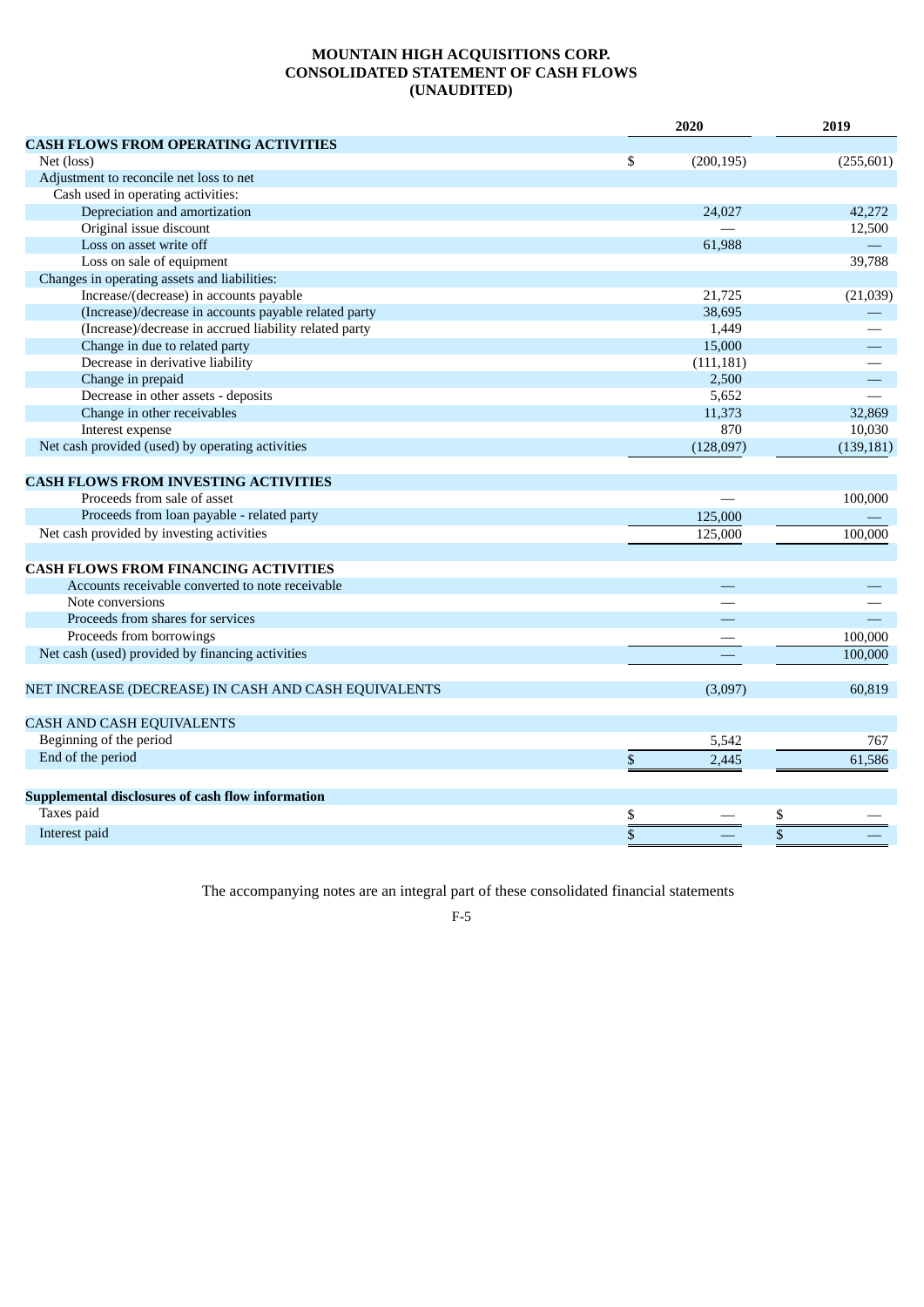## **Note 1 - Organization and Basis of Presentation**

#### Organization and Line of Business

Prior to January 1, 2020, the Company was in the business of providing infrastructure assets to licensed producers, processors and retailers engaged in the cannabis industry. Due to the restrictive regulatory and operational challenges the Company faced in that business it was decided to pivot entirely away from cannabis and instead focus on opportunities in the Personal Protective Equipment industry.

On May 22, 2016, the Company completed the acquisition of Greenlife Botanix ("Greenlife") a Colorado corporation. The Company issued 10,000,000 restricted shares of its common stock to the shareholders of Greenlife in exchange for their 100% interest in Greenlife. The shares were valued at the market value on the date of issuance, \$0.23, for a total consideration of \$2,300,000. The amount paid for Greenlife was recorded as Goodwill due to the startup nature of Greenlife and the minimal net assets of Greenlife at the time of acquisition. Subsequent to the purchase of Greenlife the Company executed a rescission agreement with Freedom Seed and Feed, "FSF", which prevented Greenlife from becoming a fully integrated cosmetic company. Due to the rescission of FSF and the remarketing of the Greenlife product line the Company evaluated the book value of the asset and elected to impair the goodwill value of Greenlife and expensed the \$2,300,000 book value in the year ended March 31, 2017.

On March 31, 2020, the Company sold its 100% interest in GreenLife to Evolution Equities Corporation, a Nevada Corporation for the sum of \$1.00. At the time of the sale, GreenLife had no assets and had liabilities in the amount of \$201,445. Of the liabilities that were in GreenLife, \$138,945 were owed to Brent McMahon, a related party. The gain on deconsolidation has been reflected as an increase in Additional Paid in Capital of \$201,445 as the transaction was with a related party controlled by a stockholder in the company, resulting in the effective treatment of the gain as a stockholder contribution. The company assesses its joint ventures and partnerships at inception to determine if any meet the qualifications of a variable interest entity ("VIE") in accordance with Accounting Standards Codification ("ASC") 810, "Consolidation." If a joint venture or partnership is a VIE and the company is the primary beneficiary, the joint venture or partnership is fully consolidated. Management has determined GreenLife does not meet the definition of a business under ASC 805 and is therefore not subject to VIE guidance and should remain deconsolidated after the sale date. Furthermore, the Company forgave the balance of \$50,000 due from Greenlife on the transaction date, resulting in at \$50,000 loss.

In May 2017, the Company formed MYHI-AZ, an Arizona Corporation to acquire equipment to service the growing cannabis industry. In September 2017, the Company entered into a consulting agreement with D9 Manufacturing, "D9," to provide D9 customers with infrastructure equipment. Also, in September 2017, MYHI-AZ purchased 2 intermodal grow containers from D9 to be used in a grow operation in Arizona. MYHI-AZ leased the grow containers to D9 for 3 years with the right to extend the lease for an additional 2 years. The lease began August 15, 2017. The lease provided for a monthly lease rate of \$20,000 a month and required advance payment for operating supplies and expenses. The monthly lease rate was recorded as Revenue and an Account Receivable while the advances were recorded as Other Receivable. The monthly lease payments were to commence on harvesting of the first crop. The containers were planted in October 2017 with an expected harvest in January 2018. The initial grow operation encountered a power failure which ultimately resulted in the loss of the crop. The loss of this crop resulted in a deferral of collection of the lease rental payments and the operating cost payments. The power failure highlighted electrical issues with the facility where the containers were being used and improvements to the containers that could be made. The container improvements and facility power requirement issue took a few months to resolve.

Effective June 5, 2018, MYHI-AZ and D9 agreed to convert the current amount due under the operating lease, representing \$150,000 in lease payments and \$22,294 in operating expenses, into a \$135,000 note payable, (the "Note"), with a term of 3 years and interest rate of 7% per annum, and to capitalize \$35,000 for improvements to the containers. The first payment on the Note was due October 3, 2018. The Parties also agreed to terminate the current lease effective March 31, 2018 and replace it with a new lease beginning July 1, 2018 with lease payments of \$5,000 per month beginning November 1, 2018. This replacement lease was terminated on March 31, 2019 as D9 was unable to successfully complete a harvest. due to the ongoing power problems and a shift in the focus of their company to extraction only. The Note however remains in full force and effect. During the three month period ended June 30, 2019, the Company decided to sell the containers to generate capital to finance its own change in focus to extraction. On August 20, 2019, the Company completed the sale of the containers for proceeds of \$100,000 (see note 5).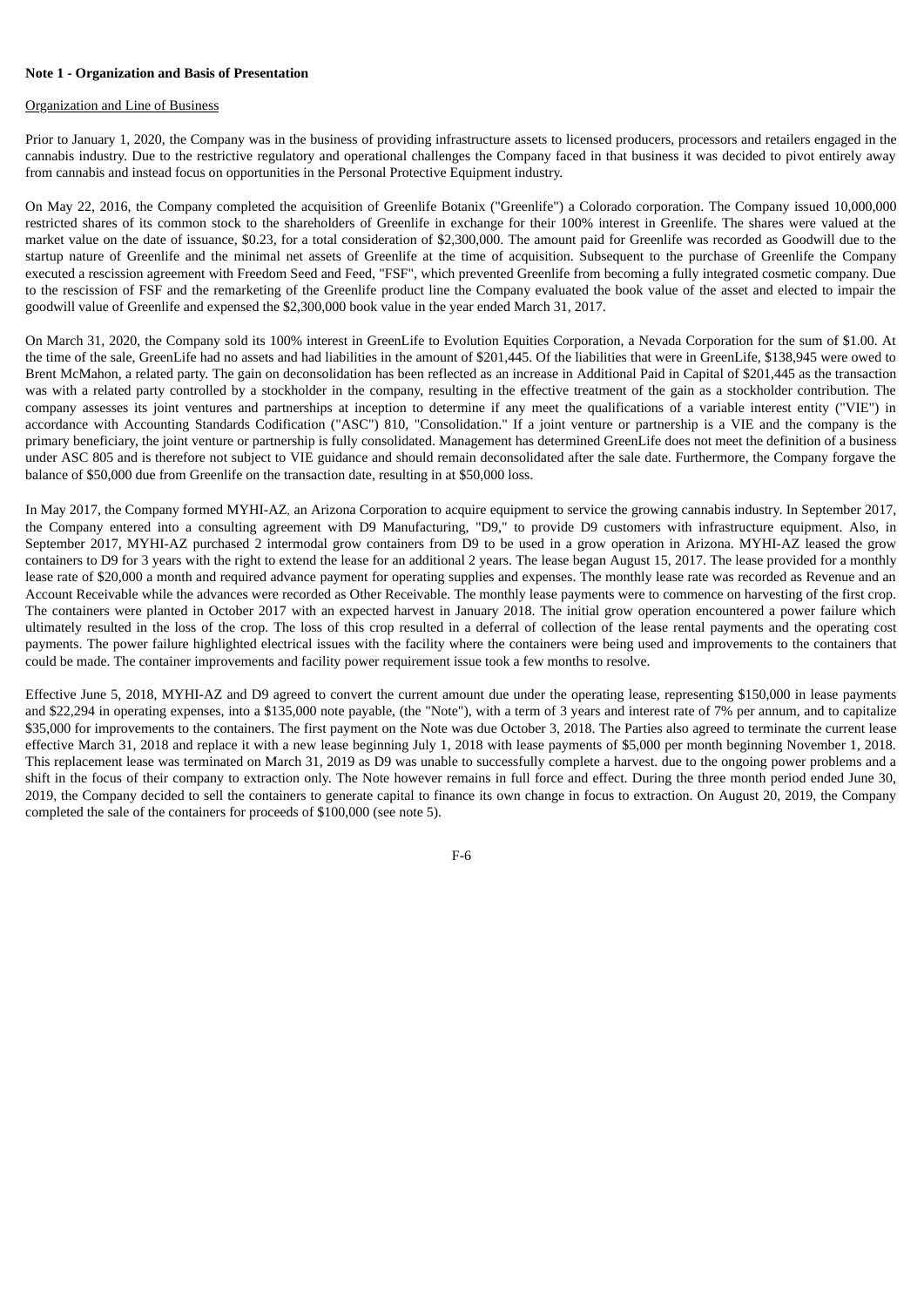On August 18, 2018, the Company entered into an Exchange Agreement (the "Exchange Agreement") with Alchemy Capital LLC ("Alchemy") pursuant to which Alchemy, the sole shareholder of One Lab Co ("Labco "), a Nevada Corporation agreed to exchange 100% of the capital stock of Labco for 88,000,000 restricted shares of the Company (the "MYHI Shares"). The Exchange Agreement called for the issuance of 20,000,000 MYHI Shares at Closing and 68,000,000 MYHI Shares after certain equipment under order by Labco at the time (the "Equipment") was delivered pursuant to a Lease Agreement (the "Lease") between Labco and Workforce Labor Solutions, LLC ("the Lessee"). The Equipment consists of a state-of-the-art intermodal extraction laboratory, engineered and designed specifically for processing cannabis. The Lease calls for monthly payments of \$25,000 and has a five year term commencing November 1, 2018 with an option to renew for a second five year term. As of March 31, 2020, the Lessee was in arrears on the lease. The Company has been in constant discussion with the Lessee regarding this delinquency but has been unable to come to a resolution of the matter. The Company intends to terminate the lease agreement immediately and to relocate the equipment at the earliest opportunity.

In conjunction with the acquisition of One Lab Co and its tangible assets including the Equipment and the Lease, the Company also acquired intangible assets such as industry relationships, access to capital resources and acquisition opportunities. These intangible assets were classified as Goodwill. MYHI issued the 88,000,000 shares of restricted common stock in accordance with the terms of the Exchange Agreement and recorded the acquisition of the Equipment at a cost value of \$159,666 and Goodwill of \$4,605,134. As of March 31, 2019, the intangible asset was fully impaired.

#### Going Concern

The accompanying consolidated financial statements have been prepared in conformity with accounting principles generally accepted in the United States of America, which contemplate continuation of the Company as a going concern. The Company has incurred a net loss of \$200,195 for the nine months ended December 31, 2020, and has an accumulated deficit of \$15,811,118. These conditions raise substantial doubt as to the Company's ability to continue as a going concern. These consolidated financial statements do not include any adjustments that might result from the outcome of this uncertainty. These consolidated financial statements do not include any adjustments relating to the recoverability and classification of recorded asset amounts, or amounts and classification of liabilities that might be necessary should the Company be unable to continue as a going concern. Management plans to continue to raise capital to fund the Company's operations and believes that it can continue to raise equity or debt financing to support its operations until the Company is able to generate positive cash flow from operations.

#### **Note 2 – Summary of Significant Accounting Policies**

## Basis of Presentation

The accompanying consolidated financial statements have been prepared in conformity with accounting principles generally accepted in the United States of America ("US GAAP"). The accompanying consolidated financial statements have been presented in United States Dollars (\$ or "USD"). The fiscal year end is March 31.

### Principles of Consolidation

The accounts of the Company and its wholly–owned subsidiaries MYHI-AZ and One Lab Co are included in the accompanying consolidated financial statements. All intercompany balances and transactions were eliminated on consolidation.

#### Use of Estimates

The preparation of financial statements in conformity with US GAAP requires management to make estimates and assumptions. These estimates and assumptions affect the reported amounts of assets and liabilities and disclosure of contingent assets and liabilities at the date of the financial statements and the reported amounts of revenues and expenses during the reporting period. Actual results could differ from those estimates. It is possible that accounting estimates and assumptions may be material to the Company due to the levels of subjectivity and judgment involved.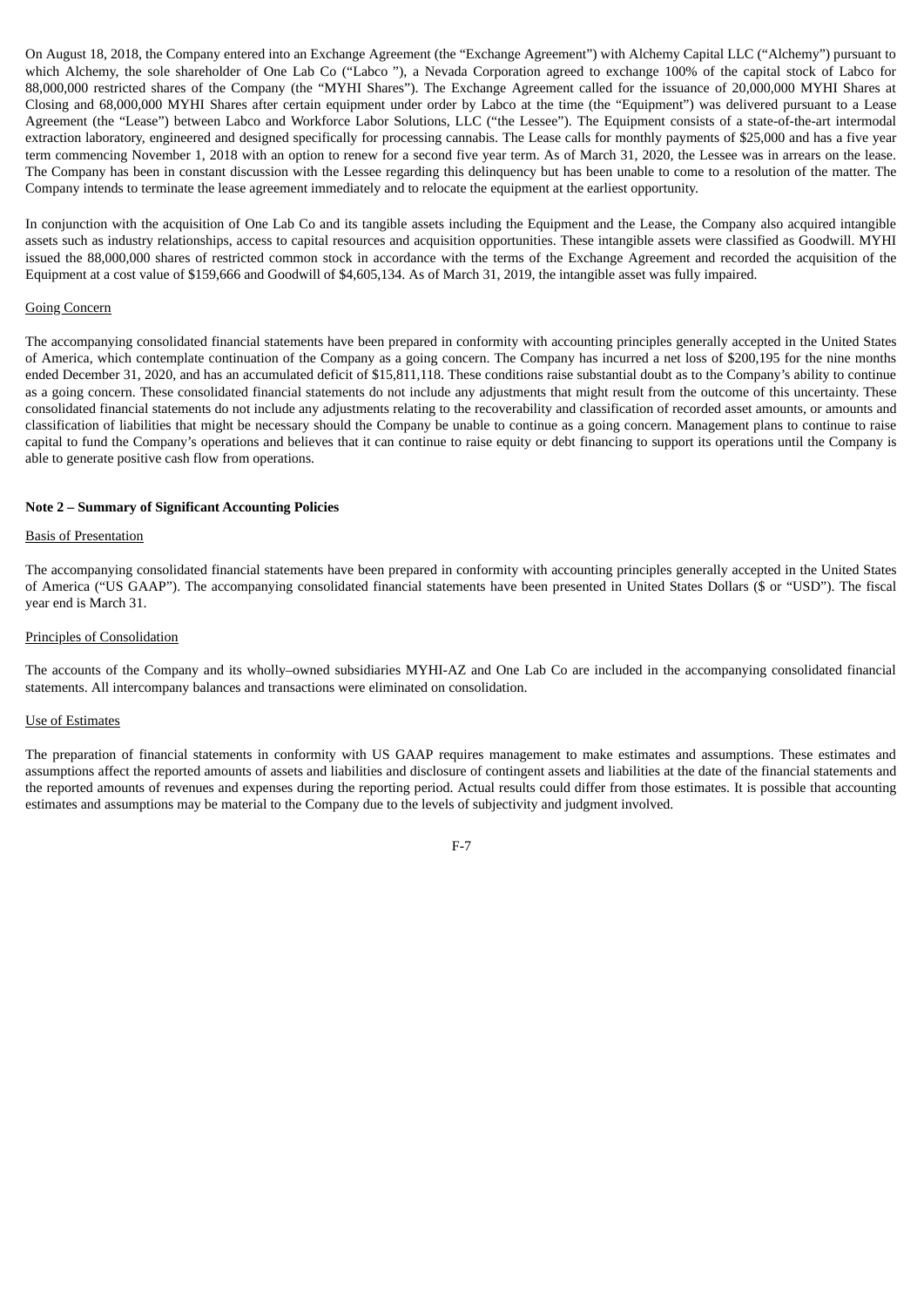## Fair Value of Financial Instruments

Fair value is the price that would be received from selling an asset or paid to transfer a liability (an exit price) in the principal or most advantageous market for the asset or liability in an orderly transaction between market participants as of the measurement date. Applicable accounting guidance provides a hierarchy for inputs used in measuring fair value that prioritize the use of observable inputs over the use of unobservable inputs, when such observable inputs are available. The three levels of inputs that may be used to measure fair value are as follows:

- Level 1 Quoted prices in active markets for identical assets or liabilities.
- Level 2 Observable inputs other than Level 1 prices, such as quoted prices for similar assets or liabilities, quoted prices in markets with insufficient volume or infrequent transactions (less active markets), or model-driven valuations in which all significant inputs are observable or can be derived principally from, or corroborated with, observable market data.
- Level 3 Fair value is derived from valuation techniques in which one or more significant inputs are unobservable, including assumptions and judgments made by the Company.

Assets and liabilities are classified based on the lowest level of input that is significant to the fair value measurements. The Company reviews the fair value hierarchy classification on a quarterly basis. Changes in the observable inputs may result in a reclassification of assets and liabilities within the three levels of the hierarchy outlined above.

The carrying amounts of certain financial instruments, such as cash equivalents, short term investments, accounts receivable, accounts payable and accrued liabilities, approximate fair value due to their relatively short maturities.

## Cash and Cash Equivalents

Cash and cash equivalents include cash on hand and cash in time deposits, certificates of deposit and all highly liquid debt instruments with original maturities of three months or less. Financial instruments that potentially subject the Company to concentration of credit risk consist principally of cash deposits. Accounts at each institution are insured by the Federal Deposit Insurance Corporation ("FDIC") up to \$250,000. On December 31, 2020, and March 31, 2020, the Company had \$0 and \$0 in excess of the FDIC insured limit, respectively.

## Revenue Recognition

As of January 1, 2018, we adopted ASU No. 2014-09, "Revenue from Contracts with Customers" (ASU 2014-09). Leasing revenue recognition is specifically excluded and therefore the new standard is only applicable to service fee and consulting revenue. A five-step model has been introduced for an entity to apply when recognizing revenue. The new guidance also includes enhanced disclosure requirements. The guidance was effective January 1, 2018. The adoption did not have an impact on our financial statements.

Under ASC 606, an entity recognizes revenue when its customer obtains control of promised goods or services, in an amount that reflects the consideration which the entity expects to receive in exchange for those goods or services. To determine the appropriate amount of revenue to be recognized for arrangements determined to be within the scope of ASC 606, the Company performs the following five steps: (i) identification of the promised goods or services in the contract; (ii) determination of whether the promised goods or services are performance obligations including whether they are distinct in the context of the contract; (iii) measurement of the transaction price, including the constraint on variable consideration; (iv) allocation of the transaction price to the performance obligations; and (v) recognition of revenue when (or as) the Company satisfies each performance obligation. The Company only applies the five-step model to contracts when it is probable that the entity will collect consideration it is entitled to in exchange for the goods or services it transfers to the customer.

Revenue represents lease revenue for the grow containers pursuant to the Company's lease with D9 and extraction equipment lease pursuant to the Labco share exchange agreement. For the nine months ended December 31, 2020 the Company recorded no revenue.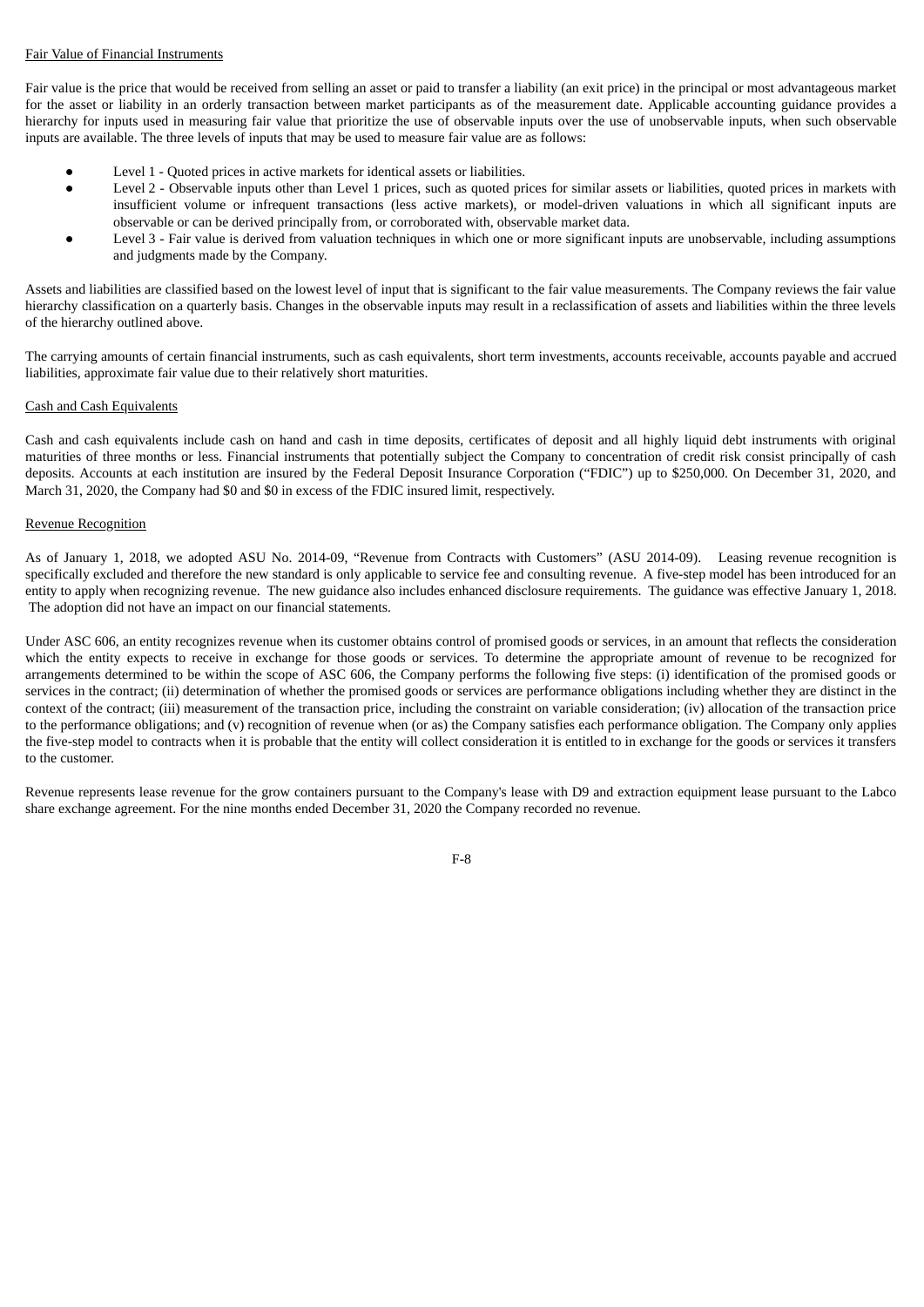## Fixed Assets

Fixed Assets are stated at cost. Depreciation is provided on fixed assets using the straight-line method over an estimated service life of five years for equipment.

The cost of normal maintenance and repairs is charged to operating expenses as incurred. Material expenditures which increase the life of an asset are capitalized and depreciated over the estimated remaining useful life of the asset.

Long-lived assets, which include property, equipment, goodwill and identifiable intangible assets, are reviewed for impairment whenever events or changes in business circumstances indicate impairment may exist. If the Company determines that the carrying value of a long-lived asset may not be recoverable, a permanent impairment charge is recorded for the amount by which the carrying value of the long-lived asset exceeds its estimated fair value. If an initial assessment indicates it is more likely than not an impairment may exist, it is evaluated by comparing the unit's estimated fair value to its carrying value. Fair value is generally estimated using an income approach that discounts estimated future cash flows using discount rates judged by management to be commensurate with the applicable risk. Estimates of future sales, operating results, cash flows and discount rates are subject to changes in the economic environment, including such factors as the general level of market interest rates, expected equity market returns and the volatility of markets served, particularly when recessionary economic circumstances continue for an extended period of time. Management believes the estimates of future cash flows and fair values are reasonable; however, changes in estimates due to variance from assumptions could materially affect the evaluations.

Fixed assets as of December 31, 2020, have not been impaired.

#### Intangible Assets

The Company accounts for intangibles in accordance with ASC 350, Intangible-Goodwill and Other. The Company evaluates intangibles, at a minimum, on an annual basis and whenever events and changes in circumstances suggest that the carrying amount may not be recoverable. Impairment of intangibles is tested by comparing the carrying amount to the fair value. The fair values are estimated using undiscounted projected net cash flows. If the carrying amount exceeds its fair value, intangibles are considered impaired and a second step is performed to measure the amount of impairment loss, if any. The Company evaluates the impairment of intangibles as of the end of each fiscal year or whenever events or changes in circumstances indicate that an intangible asset's carrying amount may not be recoverable. These circumstances include:

- a significant decrease in the market value of an asset:
- · a significant adverse change in the extent or manner in which an asset is used; or
- · an accumulation of costs significantly in excess of the amount originally expected for the acquisition of an asset.

#### Income Taxes

The Company accounts for income taxes in accordance with ASC Topic 740, *Income Taxes*. ASC 740 requires a company to use the asset and liability method of accounting for income taxes, whereby deferred tax assets are recognized for deductible temporary differences, and deferred tax liabilities are recognized for taxable temporary differences. Temporary differences are the differences between the reported amounts of assets and liabilities and their tax bases. Deferred tax assets are reduced by a valuation allowance when, in the opinion of management, it is more likely than not that some portion, or all of, the deferred tax assets will not be realized. Deferred tax assets and liabilities are adjusted for the effects of changes in tax laws and rates on the date of enactment.

Under ASC 740, a tax position is recognized as a benefit only if it is "more likely than not" that the tax position would be sustained in a tax examination, with a tax examination being presumed to occur. The amount recognized is the largest amount of tax benefit that is greater than 50% likely of being realized on examination. For tax positions not meeting the "more likely than not" test, no tax benefit is recorded. The portion of the benefits associated with tax positions taken that exceeds the amount measured as described above is reflected as a liability for unrecognized tax benefits in the balance sheets along with any associated interest and penalties that would be payable to the taxing authorities upon examination. Applicable interest and penalties associated with unrecognized tax benefits are classified as additional income taxes in the statements of operations. The open tax years are 2013, 2014, 2015, 2016, 2017, 2018 and 2019.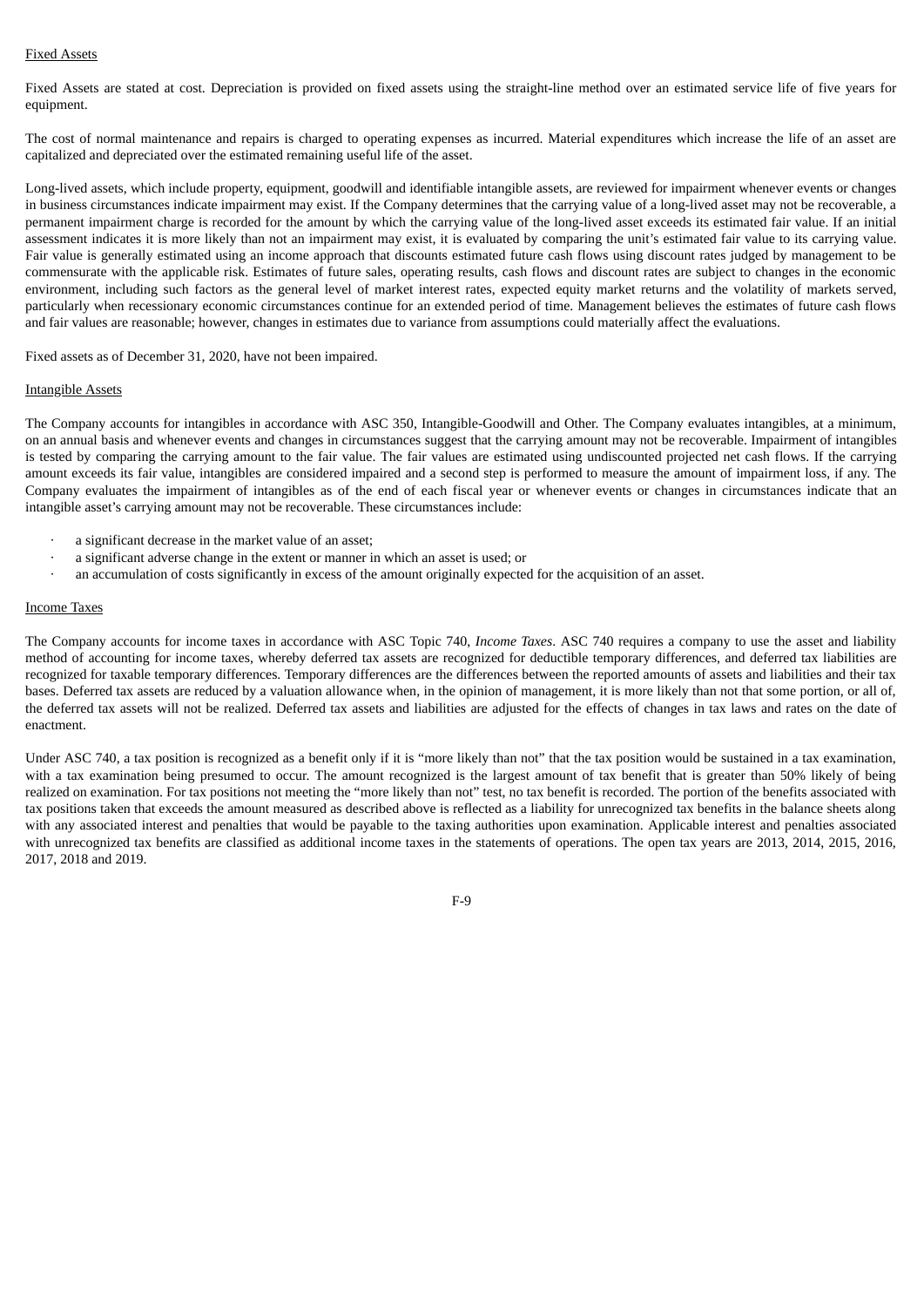The Company has no tax positions on December 31, 2020 and 2019, for which the ultimate deductibility is highly certain but for which there is uncertainty about the timing of such deductibility.

#### Basic and Diluted Loss Per Share

Earnings per share is calculated in accordance with the ASC Topic 260, *Earnings Per Share*. Basic earnings per share is based upon the weighted average number of common shares outstanding. Diluted earnings per share is based on the assumption that all dilutive convertible shares and stock warrants were converted or exercised. Dilution is computed by applying the treasury stock method. Under this method, warrants are assumed to be exercised at the beginning of the period (or at the time of issuance, if later), and as if funds obtained thereby were used to purchase common stock at the average market price during the period.

#### Recent Accounting Pronouncements

Recent authoritative guidance issued by the FASB (including technical corrections to the FASB Accounting Standards Codification), the American Institute of Certified Public Accountants, and the SEC, did not, or are not expected to have a material effect on the Company's consolidated financial statements.

#### **Note 3 – Note Receivable**

In May 2017, the Company formed MYHI-AZ to acquire equipment to service the growing cannabis industry. In September 2017, the Company entered into a consulting agreement with D9 Manufacturing, "D9," to provide D9 customers with infrastructure equipment. Also in September 2017, MYHI-AZ purchased 2 intermodal grow containers from D9 to be used in a grow operation in Arizona. MYHI-AZ leased the grow containers to D9 for 3 years with the right to extend the lease for an additional 2 years. The lease began August 15, 2017. The lease provided for a monthly lease rate of \$20,000 a month and required advance payment for operating supplies and expenses. The monthly lease rate was recorded as Revenue and an Account Receivable while the advances were recorded as Other Receivable. The monthly lease payments were to commence on harvesting of the first crop. The containers were planted in October 2017 with an expected harvest in January 2018. The initial grow operation encountered a power failure which ultimately resulted in the loss of the crop. The loss of this crop resulted in a deferral of collection of the lease rental payments and the operating cost payments. The power failure highlighted electrical issues with the facility where the containers were being used and improvements to the containers that could be made. While the container improvements were made, the facility power requirement issues were never fully resolved.

Effective September 11, 2018, MYHI-AZ and D9 agreed to convert the current amount due under the operating lease, representing \$150,000 in lease payments and \$22,294 in operating expenses, into a \$135,000 note payable, (the "Note"), with a term of 3 years and interest rate of 7% per annum, and to capitalize \$35,000 for improvements to the containers. The first payment on the Note was due October 3, 2018.

In addition, and in anticipation of the resolution of the power issues at the grow facility, the Parties agreed to terminate the current lease effective March 31, 2018, and replace it with a new lease beginning July 1, 2018 with lease payments of \$5,000 per month beginning November 1, 2018. This replacement lease was terminated on March 31, 2019, as D9 was unable to successfully complete a harvest due to the ongoing power problems and a shift in the focus of their company to extraction only. The Note however remained in full force and effect.

As of December 31, 2020, D9 had defaulted in making payments to the Company at which the Company determine it would be in the best interest to write off the note effective immediately. The loss of \$61,988 has been recognized as a loss on asset write off.

#### **Note 4 – Prepaids**

Prepaids as of December 31, 2020 and March 31, 2020, were \$5,000 and \$0, respectively. These include a \$5,000 prepayment to our director and officer for future services.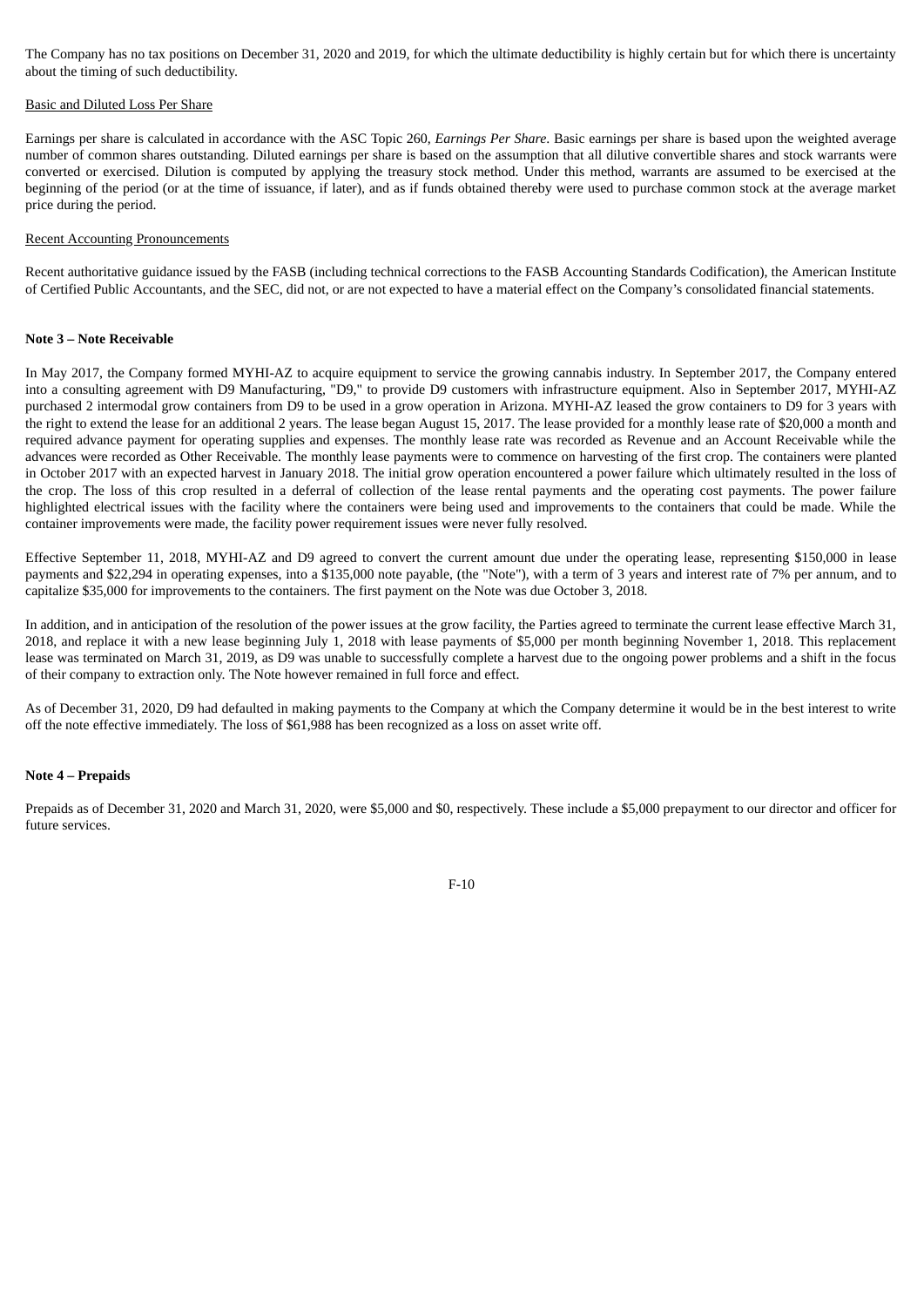## **Note 5 – Fixed Assets**

Fixed assets consist of the following at December 31, 2020:

| <b>Extraction Equipment</b>                     | 159,667  |
|-------------------------------------------------|----------|
| Less: accumulated depreciation and amortization | (67.858) |
| Total                                           | 91.808   |

Total depreciation expense for the nine months ended December 31, 2020 and 2019 was \$24,027 and \$42,272, respectively.

#### **Note 6 – Accrued liabilities**

As of December 31, 2020 and 2019 total accrued liabilities consisted of \$0 and \$2,474, respectively.

## **Note 7 – Equity**

### Preferred Stock

The Company has 250,000,000 shares of Series B preferred stock with a par value of \$0.0001 per share.

On June 9, 2017, the Company authorized up to 200,000 shares of Series B stock issuable. The shares have liquidation preference as well as 20:1 voting rights. The stated value of the shares are \$0.75 per share and are redeemable by the Company, at the Company's option, at any point after June 9, 2020 with 30 days notice for the \$0.75 per share. The shares are convertible by the Holder at \$0.075 per share at any point up until the day before they are redeemed.

On June 12, 2017, the Company issued 100,000 shares of Series B Convertible Preferred stock, par value \$0.0001, to an outside consulting firm for consulting services, valued at \$109,700, which was recorded as consulting fees in the three months ended June 30, 2017. Due to the super voting provision of the Series B Convertible Preferred stock the Company recorded a loss on valuation of the shares of \$2,084,300, the equivalent of 20,000,000 shares less the associated consulting expense of \$109,700.

These are the only shares of Series B Preferred Stock outstanding as of December 31, 2020 and March 31, 2020.

#### Common Stock

On May 13, 2020, the Company intended to acquire GPS Associates, Inc. ("GPS") from Trilogy Capital, LLC, for an aggregated of 215,250,000 restricted shares of MYHI common stock for \$1,650,000 (valuation given to GPS at the time). The Company, however, was never able to get an audit completed of GPS Associates, Inc., because the books and records of GPS were so deficient that the Company was unable to generate financial statements of GPS with the result that the Company in turn was unable to comply with its reporting obligations under the Securities Exchange Act of 1934 and became delinquent in its filings with the Securities and Exchange Commission.

For these reasons and to ensure the financials of the Company are not misleading, the Company will record the 215,250,000 shares on its Statement of Stockholders Equity as Reserved - Shares Outstanding for failed Acquisition at no value. These shares will then be returned and canceled in the subsequent year upon the rescission agreement on May 17, 2021 (see subsequent note).

In addition to the rescission of the GPS acquisition, the Company agreed to issue a total of 14,500,000 shares to Trilogy in settlement for various advances made to the Company between September 2020 and March 2021 (\$145,000 total advances). As of December 31, 2020. the Company has recorded these shares at a price of \$290,000 (\$0.02/share fair market value at time of settlement), as these shares are the "cost" associated with the Company entering into this agreement. Upon the agreement being rescinded, the Company will write off the debts due to the related party as indicated (\$145,000) and will recognize a loss on the failed acquisition of \$145,000 (see subsequent note).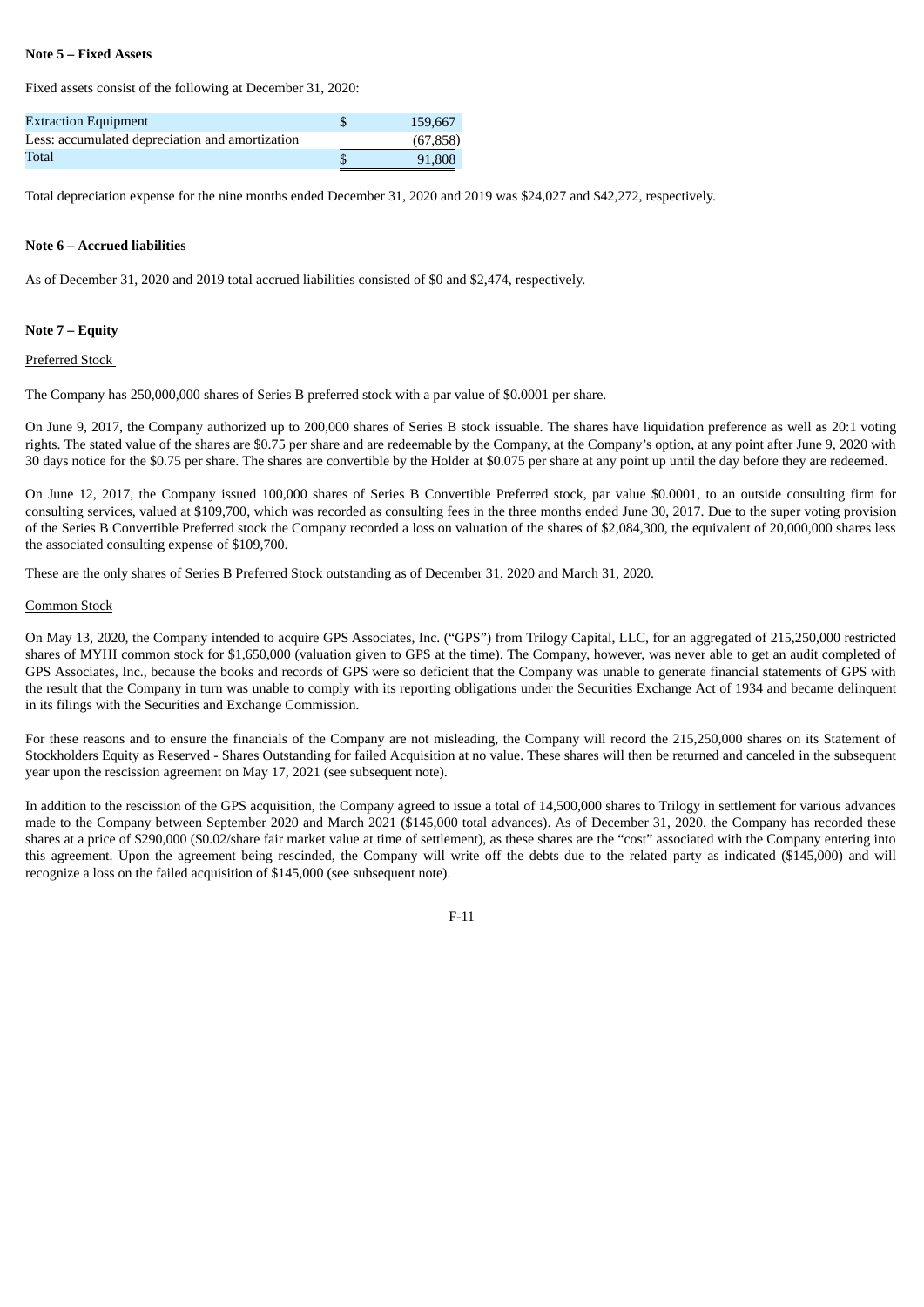During the nine months ended December 31, 2020, the Company issued 11,750,000 shares of common stock for total proceeds of \$94,000.

#### **Note 8 - Notes Payable**

On April 24, 2019, the Company entered in a convertible note payable in the amount of \$112,500. The Company recorded discounts of \$2,500 of debt offering costs and an original issue discount of \$10,000 on issuance. During the year ended March 31, 2020, the Company fully amortized these discounts, resulting in \$12,500 of interest expense.

The Company determined there to be an embedded derivative liability present per the criteria of ASC 815, which requires the elements of the instrument to be bifurcated. The note had conversion provisions allowing the holder to convert the note into shares of the Company at a discount, as described in the table below. The Company recorded a derivative liability of \$121,053 which was calculated at issuance (April 24, 2019) based on the amount the note could be converted into at that time, over and above the note payable.

On April 24, 2020, the convertible note payable with interest accrued in the amount of \$94,000 was settled and paid in full.

As of December 31, 2020, the value of the derivative liability was \$111,181, and the company recognized a gain on the settlement in other income section of the income statement.

#### **Note 9 - Related Party Transactions**

On April 13, 2020, the Company had an outstanding note payable of \$50,000 and \$936 in accrued interest due to Trilogy Capital, LLC. The note accrues 4% interest monthly and is due October 13, 2020.

As of December 31, 2020, the Company owed one shareholder \$15,000 in advances used for operating expenses.

As of December 31, 2020, the Company had received \$75,000 from GPS in advances used for operating expense.

## **Note 10 – Officer fees**

As of December 31, 2020, total officer fees paid were \$33,379 to the Company's CEO and Director. On September 8, 2020, Alan Smith resigned as a member of the Board of Directors of the Company and as of President, Chief Executive Officer, Chief Financial Officer, Secretary and Treasurer of the Company, together with any positions with any subsidiary of the Company. There were no disagreements between the Company and Mr. Smith relative to his resignation.

#### **Note 11 – Commitments and Contingencies**

None

#### **Note 12 – Subsequent Events**

On May 8, 2020, Mountain High Acquisitions Corp, ("MYHI") and Trilogy Capital LLC ("Trilogy") entered into an Exchange Agreement (the "Exchange Agreement") pursuant to which MYHI agreed to purchase from Trilogy all of the capital stock of GPS Associates, Inc. (the "GPS Shares"), a Delaware corporation ("GPS") in exchange (the "Exchange") for 215,250,000 restricted shares of MYHI (the "MYHI Shares"). Dr. Judy Pham is the sole member and manager of Trilogy. Dr Pham is also the sole member and manager of Alchemy Capital, LLC ("Alchemy") which owns 53,727,273 shares of the MYHI's Common Stock.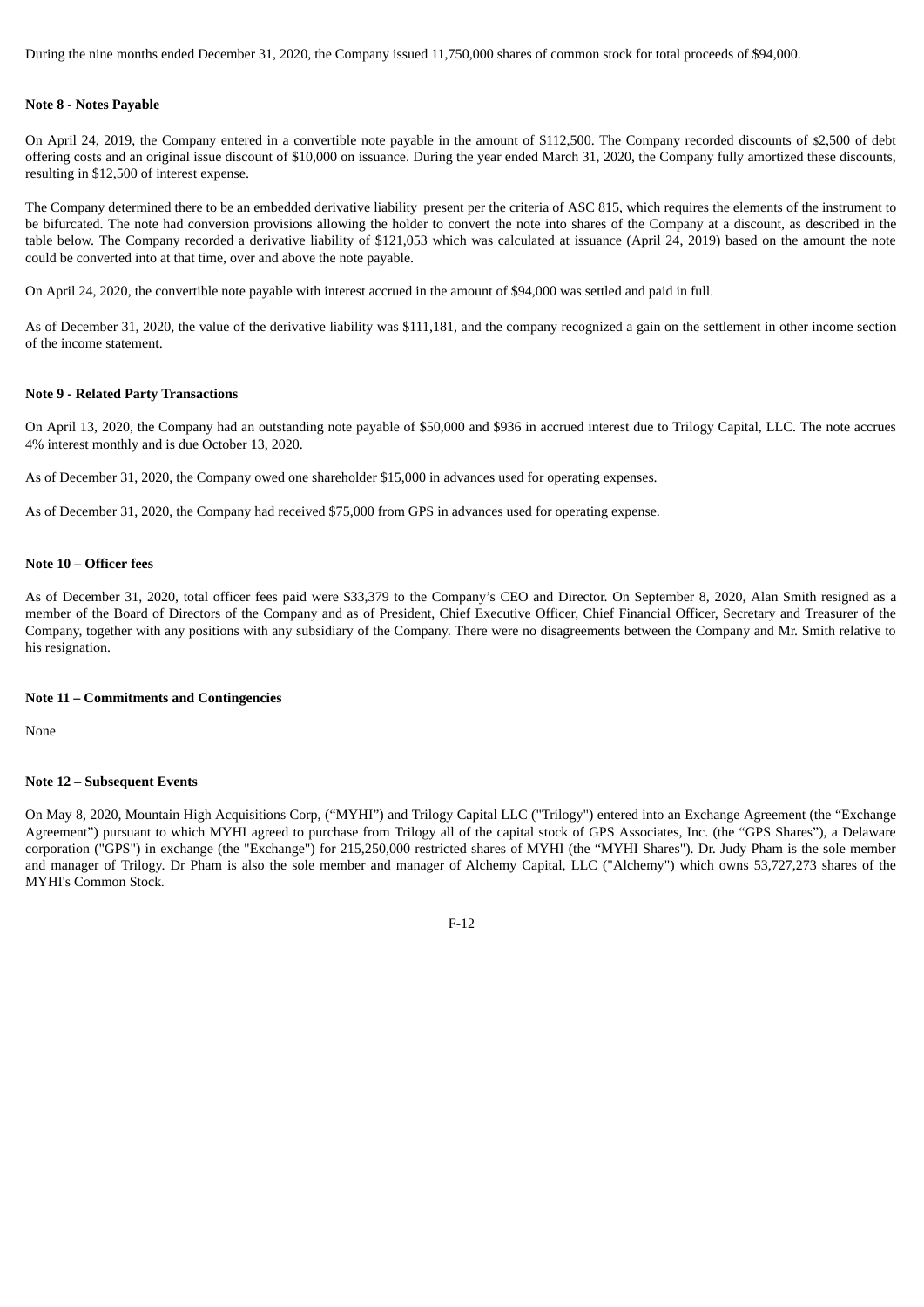Effective May 17, 2021, Mountain High Acquisitions Corp, (the "Company"), GPS Associates, Inc. ("GPS") and Trilogy Capital (Trilogy") entered into a Rescission Agreement (the "Rescission Agreement") pursuant to which the parties thereto agreed to rescind and cancel that certain Exchange Agreement dated May 13, 2020. Pursuant to the Rescission Agreement Trilogy surrendered or caused the surrender for cancellation of the MYHI Shares, and the Company returned to Trilogy and/or its designee the GPS Shares. The Rescission Agreement was entered into because the books and records of GPS were so deficient that the Company was unable to generate financial statements of GPS with the result that the Company in turn was unable to comply with its reporting obligations under the Securities Exchange Act of 1934 and became delinquent in its filings with the Securities and Exchange Commission. Under the Exchange Agreement, Trilogy agreed to convert an aggregate amount of \$145,000 representing advances to the Company by Trilogy into 14,500,000 restricted shares (the "Conversion Shares").

Thus, the financial statements included herein reflect the financial statements of Mountain High Acquisitions Corp as if the transaction had never occurred. Under AU 560.08, the Company has determined that the reflection of the acquisition of Trilogy (inclusive of the corresponding shares being issued) would be misleading to the historical financial statements of the Company.

On March 8, 2021, the Company entered into an Exchange Agreement with David and Gwen Aquino David Aquino and Gwen Aquino (collectively,the"Shareholders"), pursuant to which MYHI agreed to purchase from the Shareholders all of the capital stock of Kafkaford Holdings, Inc., a California corporation dba Certain Supply ("CS") in exchange (the "Exchange") for 48,076,923 restricted shares of MYHI (the "MYHI Shares"). A portion of the MYHI Shares are subject to forfeiture in the event that the Employment Agreement referenced below is terminated by David Aquino without good reason or by MYHI for cause.

In connection with the Exchange, MYHI entered into an Employment Agreement with David Aquino (the "Employment Agreement") pursuant to which MYHI agreed to employ Mr. Aquino as its Chief Operating Officer and President of CS. The term of employment is for two years from March 8, 2021 provided that the term will be extended for successive one-year terms unless either party provides written notice at least sixty days prior to the end of the applicable period of employment. Mr. Aquino is to receive (a) a base salary of \$180,000 per annum (the Base Salary") which Base Salary will be subject to an increase to \$360,000 at the first instance the average of the closing prices of MYHI shares over a consecutive seven trading day period exceeds \$0.25; (b) a signing bonus of \$100,000 within 45 days from the closing; (c) an annual bonus on the first anniversary of closing of \$180,000 to be paid in restricted shares of MYHI common stock, and on the second and subsequent anniversaries, \$360,000 in restricted shares of MYHI Common Stock if the average of the closing prices for the consecutive seven trading days immediately prior to the end of such twelve month period exceeds \$0.25; and (d) an annual performance bonus of 4,000,000 restricted shares if (x)on the first anniversary of the closing, the average of the closing prices for the consecutive seven tradings immediately preceeding such date is at least \$0.25, and (y) on the second and subsequent anniversaries, the average of the closing prices for the consecutive seven trading days immediately preceeding the applicable anniversary date exceeds \$0.35.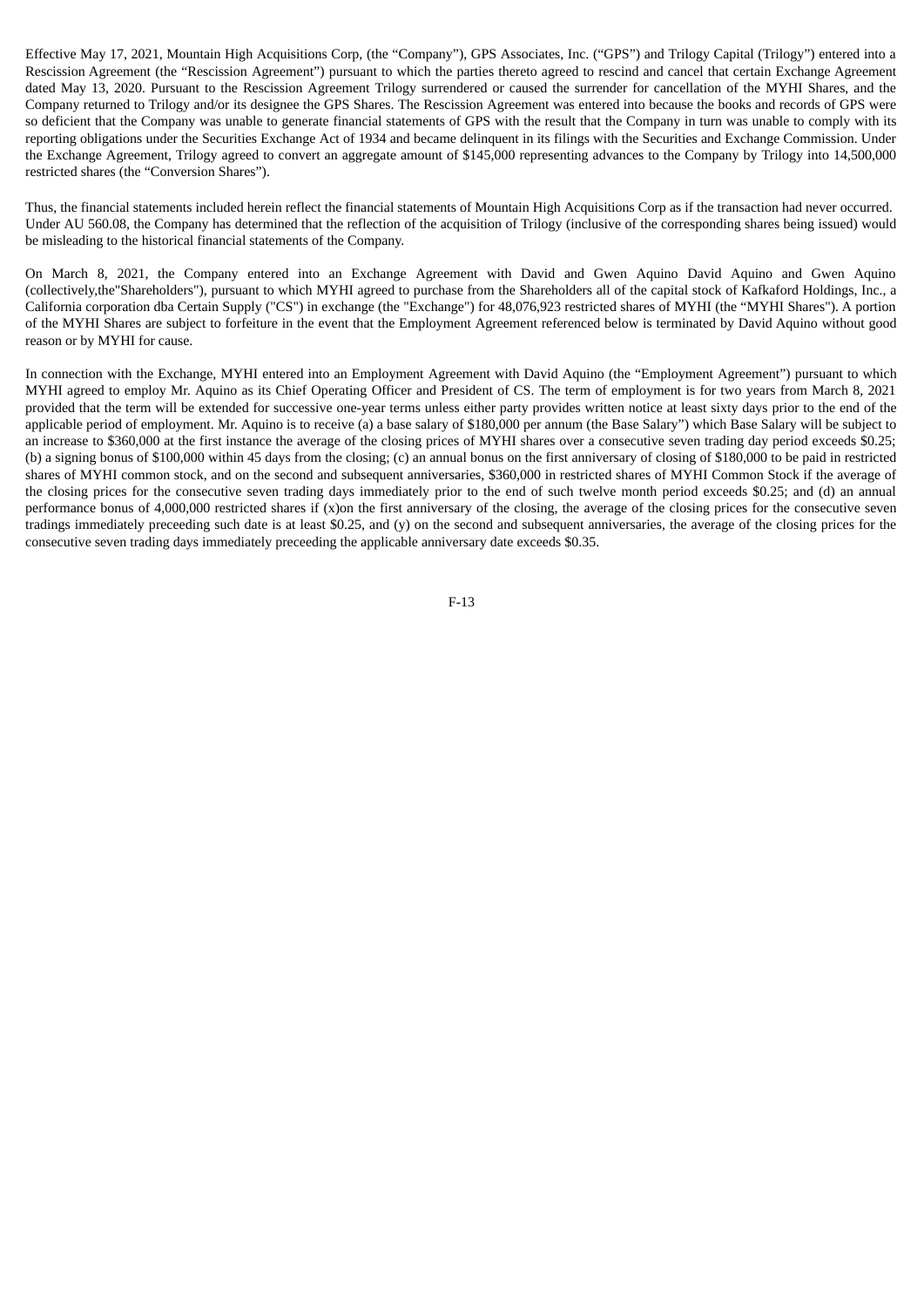### **ITEM 2. MANAGEMENT'S DISCUSSION AND ANALYSIS OF FINANCIAL CONDITION OR PLAN OF OPERATION**

#### **FORWARD-LOOKING STATEMENTS**

This Quarterly Report on Form 10-Q contains forward-looking statements within the meaning of Section 27A of the Securities Act of 1933, as amended (the "Securities Act") and Section 21E of the Securities Exchange Act of 1934, as amended (the "Exchange Act"). These forward-looking statements are not historical facts but rather are based on current expectations, estimates and projections. We may use words such as "anticipate," "expect," "intend," "plan," "believe," "foresee," "estimate" and variations of these words and similar expressions to identify forward-looking statements. These statements are not quarantees of future performance and are subject to certain risks, uncertainties and other factors, some of which are beyond our control, are difficult to predict and could cause actual results to differ materially from those expressed or forecasted. You should read this report completely and with the understanding that actual future results may be materially different from what we expect. The forward-looking statements included in this report are made as of the date of this report and should be evaluated with consideration of any changes occurring after the date of this Report. We will not update forward-looking statements even though our situation may change in the future and we assume no obligation to update any forward-looking statements, *whether as a result of new information, future events or otherwise.*

### **BUSINESS OPERATIONS**

Prior to January 1, 2020, the Company was in the business of providing infrastructure assets to licensed producers, processors and retailers engaged in the cannabis industry. Due to the restrictive regulatory and operational challenges the Company faced in that business it was decided to pivot away from cannabis and instead focus on opportunities in the hemp industry. The Company plans to acquire assets such as equipment, real estate and operating entities engaged in hemp related activities and to repurpose its existing assets for use in hemp operations.

In May 2017, the Company formed MYHI-AZ to acquire equipment to service the growing cannabis industry. In September 2017, the Company entered into a consulting agreement with D9 Manufacturing, "D9," to provide D9 customers with infrastructure equipment. Also, in September 2017, MYHI-AZ purchased 2 intermodal grow containers from D9 to be used in a grow operation in Arizona. MYHI-AZ leased the grow containers to D9 for 3 years with the right to extend the lease for an additional 2 years. The lease began August 15, 2017. The lease provided for a monthly lease rate of \$20,000 a month and required advance payment for operating supplies and expenses. The monthly lease rate was recorded as Revenue and an Account Receivable while the advances were recorded as Other Receivable. The monthly lease payments were to commence on harvesting of the first crop. The containers were planted in October 2017 with an expected harvest in January 2018. The initial grow operation encountered a power failure which ultimately resulted in the loss of the crop. The loss of this crop resulted in a deferral of collection of the lease rental payments and the operating cost payments. The power failure highlighted electrical issues with the facility where the containers were being used and improvements to the containers that could be made. The container improvements and facility power requirement issue took months to resolve.

Effective June 5, 2018, MYHI-AZ and D9 agreed to convert the current amount due under the operating lease, representing \$150,000 in lease payments and \$22,294 in operating expenses, into a \$135,000 note payable, (the "Note"), with a term of 3 years and interest rate of 7% per annum, and to capitalize \$35,000 for improvements to the containers. The first payment on the Note was due October 3, 2018. The Parties also agreed to terminate the current lease effective March 31, 2018 and replace it with a new lease beginning July 1, 2018 with lease payments of \$5,000 per month beginning November 1, 2018. This replacement lease was terminated on March 31, 2019 as D9 was unable to successfully complete a harvest. due to the ongoing power problems and a shift in the focus of their company to extraction only. The Note however remains in full force and effect. During the period ended June 30, 2019, the Company decided to sell the containers to generate capital to finance its own change in focus to extraction. On August 20, 2019, the Company completed the sale of the containers for proceeds of \$100,000.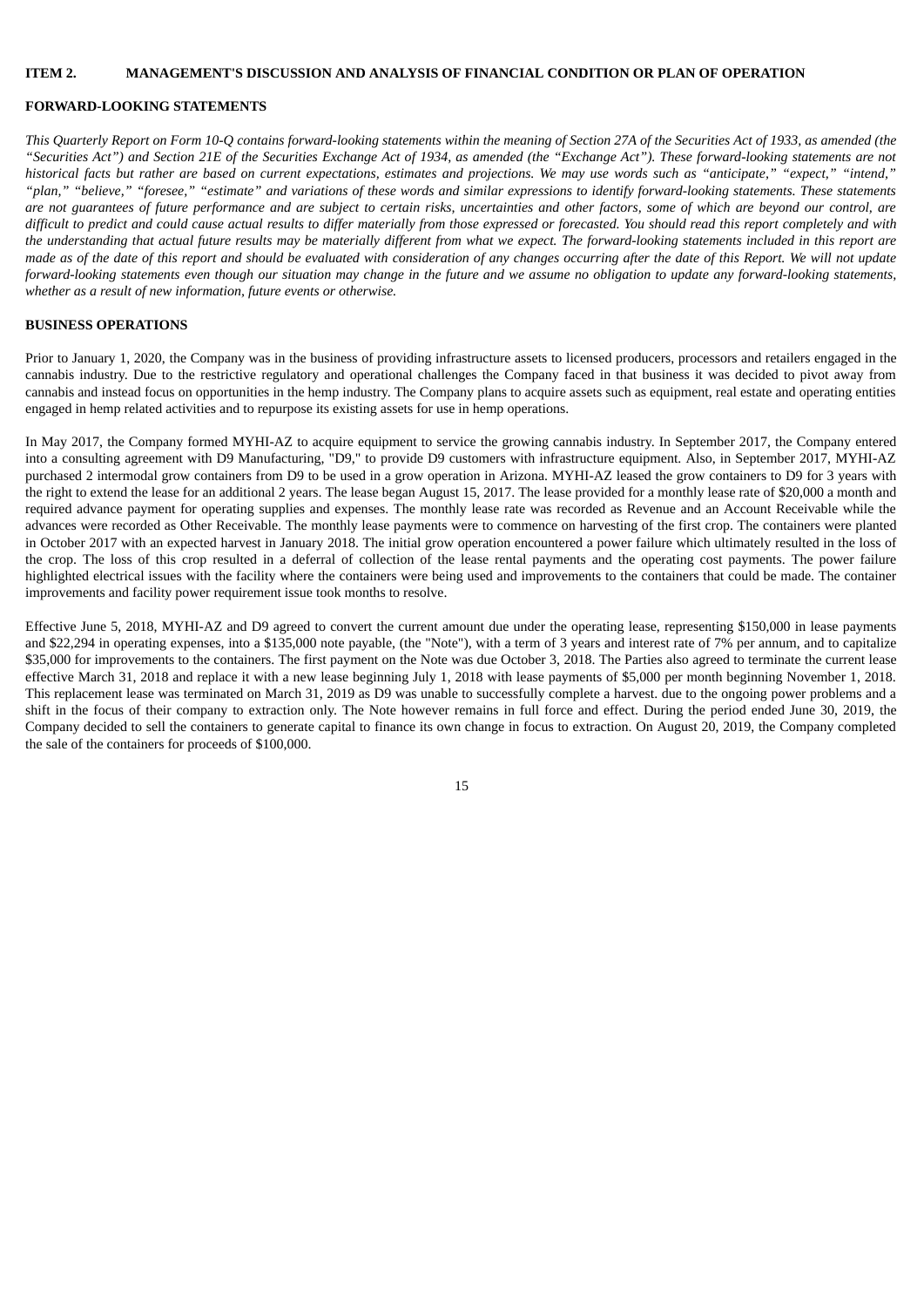On August 18, 2018, the Company entered into an Exchange Agreement (the "Exchange Agreement") with Alchemy Capital LLC ("Alchemy") pursuant to which Alchemy, the sole shareholder of One Lab Co ("Labco"), agreed to exchange 100% of the capital stock of Labco for 88,000,000 restricted shares of the Company (the "MYHI Shares"). The Exchange Agreement called for the issuance of 20,000,000 MYHI Shares at Closing and 68,000,000 MYHI Shares after certain equipment under order by Labco at the time (the "Equipment") was delivered pursuant to a Lease Agreement (the "Lease") between Labco and Workforce Labor Solutions, LLC ("the Lessee") . The Equipment consists of a state-of-the-art intermodal extraction laboratory, engineered and designed specifically for processing cannabis. The Lease calls for monthly payments of \$25,000 and has a five year term commencing November 1, 2018 with an option to renew for a second five year term. As of March 31, 2020, the Lessee was in arrears on the lease. The Company has been in constant discussion with the Lessee regarding this delinquency and hopes to resolve the matter before the end of the current quarter.

In conjunction with the acquisition of One Lab Co and its tangible assets including the Equipment and the Lease, the Company also acquired intangible assets such as industry relationships, access to capital resources and acquisition opportunities. These intangible assets were classified as Goodwill. MYHI issued the 88,000,000 shares of restricted common stock in accordance with the terms of the Exchange Agreement and recorded the acquisition of the Equipment at a cost value of \$159,666 and Goodwill of \$4,605,134. As of March 31, 2019, the intangible asset was fully impaired.

## **RESULTS OF OPERATIONS**

## *Working Capital*

|    | As of December 31, 2020 |
|----|-------------------------|
| \$ | 7,445                   |
|    | (206, 647)              |
| S  | (199,202)               |
|    | אפ ו בדווח ויות         |
|    |                         |

|                                                | Nine months Ended December 31,<br>2020 |           |  |
|------------------------------------------------|----------------------------------------|-----------|--|
| Cash Flows from (used in) Operating Activities |                                        | (128,097) |  |
| Cash Flows from (used in) Investing Activities |                                        | 125,000   |  |
| Cash Flows from (used in) Financing Activities |                                        |           |  |
| Net Increase (decrease) in Cash during period  |                                        | (3,097)   |  |

*Three Months Ended December 31, 2020 Compared to Three Months Ended December 31, 2019*

#### *Operating Revenues*

During the three and nine months ended December 31, 2020 and 2019, the Company recorded no revenue.

#### *Operating Expenses and Net Loss*

In prior years, the Company was in the business of providing infrastructure assets to licensed producers, processors and retailers engaged in the cannabis industry. Due to the restrictive regulatory and operational challenges the Company faced in that business it was decided to pivot away from cannabis and instead focus on opportunities in the Personal Protective Equipment industry. For these reasons, there has been a change in our operating expense, and net loss.

Operating expenses for the three months ended December 31, 2020, was \$51,485, compared to operating expenses of \$51,219 for the three months ended December 31, 2019. The primary reason for the increase in operating expenses is the increase in professional fees the Company incurred.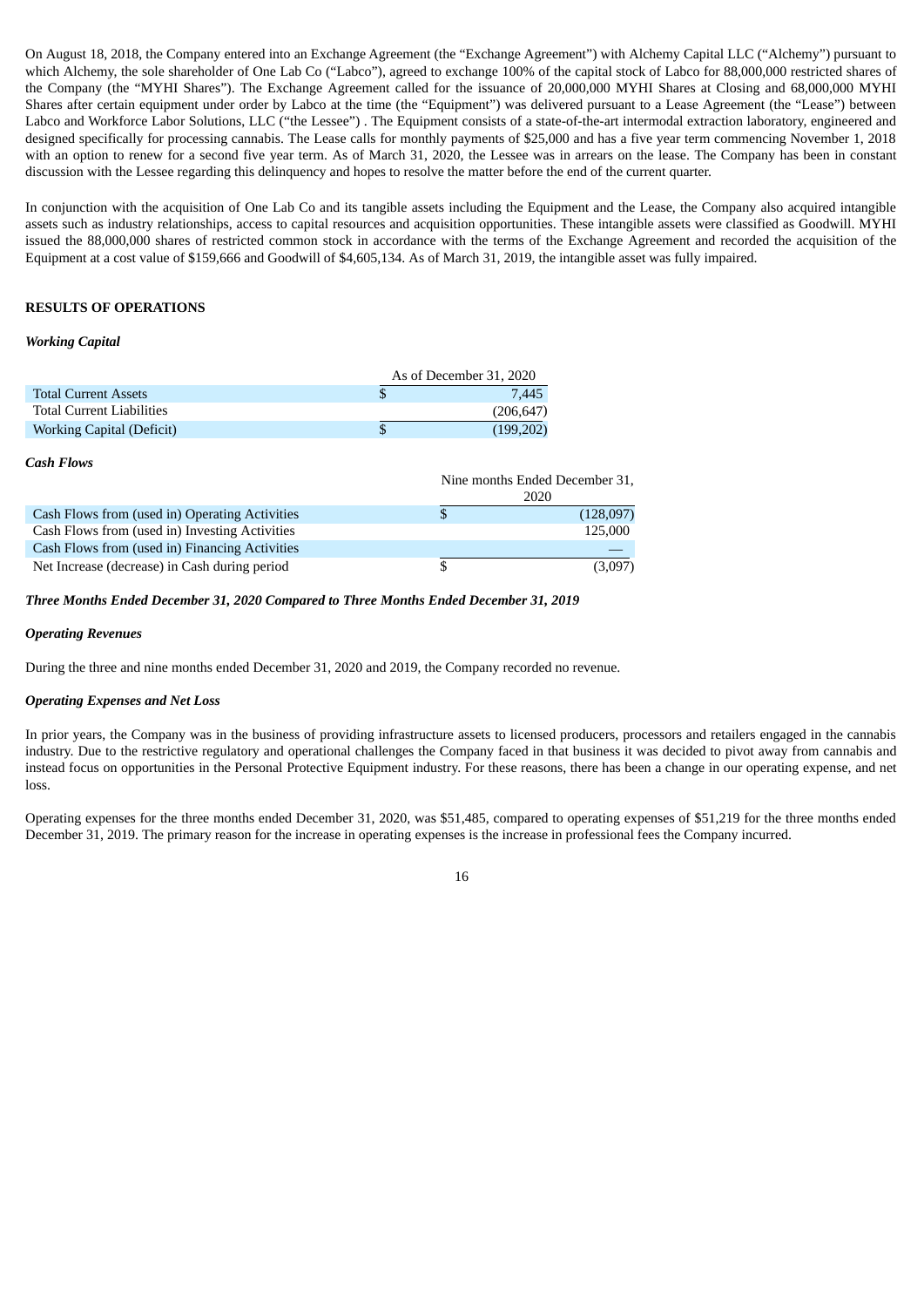Other expenses for the three months ended December 31, 2020 totaled \$62,501, compared to other expenses of \$1,748 during the three months ended December 31, 2019. The increase was primarily the result of the loss asset write off in the three months ending December 31, 2020.

As a result, we incurred a net loss attributable to our stockholders of \$113,986, or \$0.00 per share, for the three months ended December 31, 2020, compared to a net loss attributable to our stockholders of \$52,967, or \$0.00 per share, during the three months ended December 31, 2019.

### *Nine Months Ended December 31, 2020 Compared to Nine Months Ended December 31, 2019*

Operating expenses for the nine months ended December 31, 2020, was \$248,449, compared to operating expenses of \$197,931 for the nine months ended December 31, 2019 representing an increase of 26%. The primary reason for the increase in operating expenses is the increase in professional fees the Company incurred.

Other income (expenses) for the nine months ended December 31, 2020 totaled \$48,254 in other income, compared to other expenses of \$57,670 during the nine months ended December 31, 2019. The increase in other income was primarily the result of the gain on derivative liability being recognized in 2020.

As a result, we incurred a net loss attributable to our stockholders of \$200,195, or \$0.00 per share, for the nine months ended December 31, 2020, compared to a net loss attributable to our stockholders of \$255,601, or \$0.00 per share, during the nine months ended December 31, 2019.

## *Liquidity and Capital Resources*

At December 31, 2020, the Company's cash balance and total current assets were \$2,445 and \$5,000, respectively.

At December 31, 2020, the Company had total liabilities of \$206,647, consisting of \$26,197 in accounts payable, \$39,000 in accounts payable related party, \$1,449 in related party accrued liabilities, \$15,000 in due to related party and \$125,000 in due to related party notes payable.

As at December 31, 2020, the Company had a working capital deficit of \$199,202

## *Cashflow used in Operating Activities*

During the nine month period ended December 31, 2020, the Company used \$128,097 of cash for Operating Activities compared to cash used for operating activities of \$139,181 for the nine months ended December 31, 2019, representing an decrease in cash used of \$11,084.

Net cash provided by investing activities totaled \$125,000 for the nine months ended December 31, 2020, compared to net cash provided of \$100,000 during the nine months ended December 31, 2019 representing an increase in cash used of \$25,000. Net cash provided by financing activities totaled \$0 for the nine months ended December 31, 2020, compared to \$100,000 during the nine months ended December 31, 2019 representing a decrease in cash provided of \$100,000.

## *Going Concern*

We have not attained profitable operations and are dependent upon obtaining financing to pursue any extensive acquisitions and activities. No assurance can be given as to the availability of financing or on the terms thereof. For these reasons, our auditors stated in their report on our audited financial statements that they have substantial doubt that we will be able to continue as a going concern.

Our primary sources of liquidity have been derived through proceeds from the (i) issuance of debt and (ii) sales of our equity. Our ability to continue as a going concern is dependent upon our capability to generate cash flows from operations and successfully raise new capital through debt issuances and sales of our equity. We believe that we will be successful in the execution of our initiatives, but there can be no assurance. We have no plans for any significant cash acquisitions in the foreseeable future.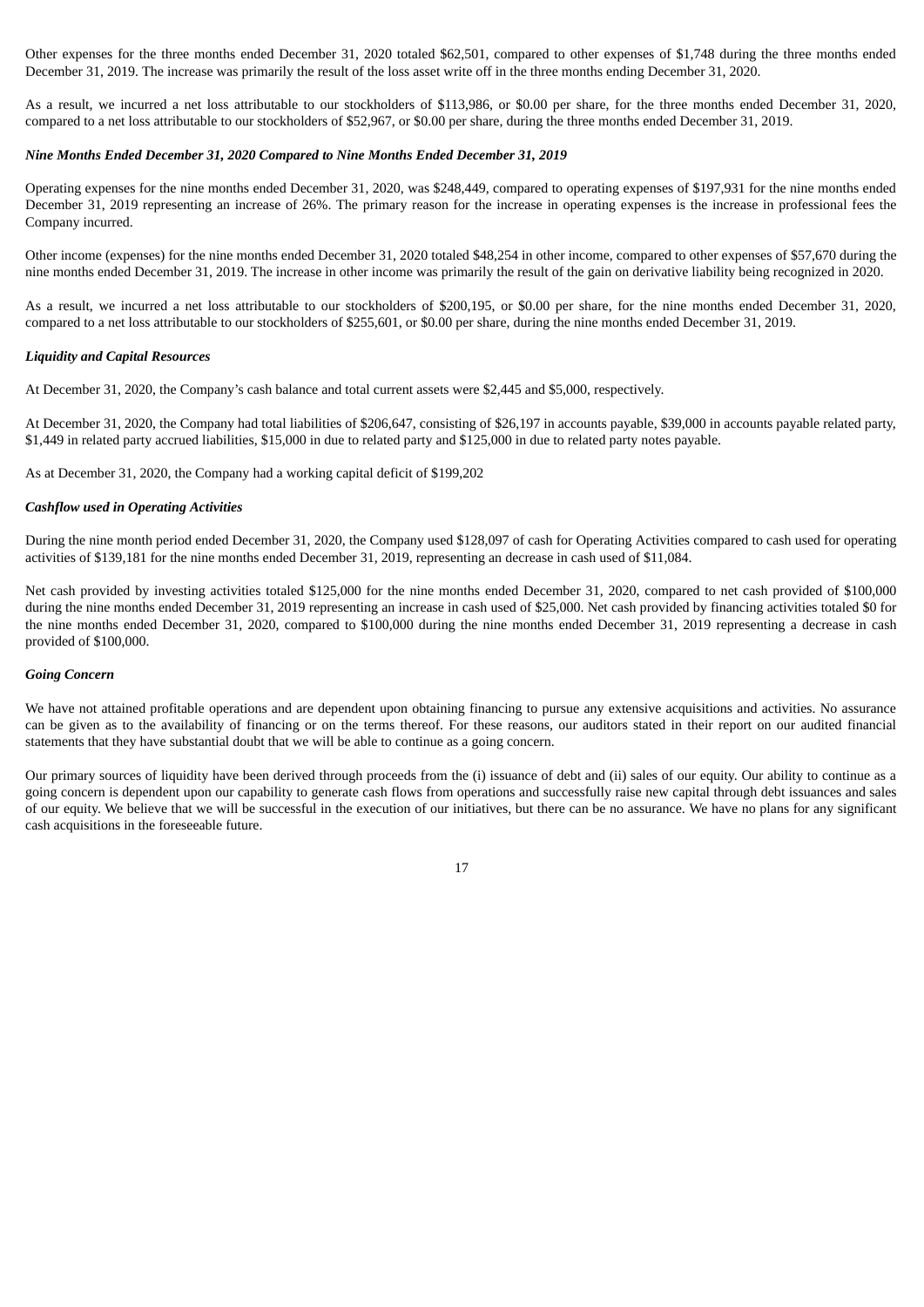## *Off-Balance Sheet Arrangements*

We have no significant off-balance sheet arrangements that have or are reasonably likely to have a current or future effect on our financial condition, changes in financial condition, revenues or expenses, results of operations, liquidity, capital expenditures or capital resources that are material to stockholders.

## *Future Financings*

We will continue to rely on equity sales of our common shares and advances from our majority stockholders in order to continue to fund our business operations. Issuances of additional shares will result in dilution to existing stockholders. There is no assurance that we will achieve any additional sales of the equity securities or arrange for debt or other financing to fund our operations and other activities.

## *Critical Accounting Policies*

Our financial statements and accompanying notes have been prepared in accordance with United States generally accepted accounting principles applied on a consistent basis. The preparation of financial statements in conformity with U.S. generally accepted accounting principles requires management to make estimates and assumptions that affect the reported amounts of assets and liabilities, the disclosure of contingent assets and liabilities at the date of the financial statements and the reported amounts of revenues and expenses during the reporting periods.

We regularly evaluate the accounting policies and estimates that we use to prepare our financial statements. A complete summary of these policies is included in the notes to our financial statements. In general, management's estimates are based on historical experience, on information from third party professionals, and on various other assumptions that are believed to be reasonable under the facts and circumstances. Actual results could differ from those estimates made by management.

#### *Contractual Obligations*

We are a smaller reporting company as defined by Rule 12b-2 of the Securities Exchange Act of 1934 and are not required to provide the information under this item.

## *Recently Issued Accounting Pronouncements*

The Company has implemented all new accounting pronouncements that are in effect. These pronouncements did not have any material impact on the financial statements unless otherwise disclosed, and the Company does not believe that there are any other new accounting pronouncements that have been issued that might have a material impact on its financial position or results of operations.

## **ITEM 3. QUANTITATIVE AND QUALITATIVE DISCLOSURES ABOUT MARKET RISK**

We are a smaller reporting company as defined by Rule 12b-2 of the Securities Exchange Act of 1934 and are not required to provide the information under this item.

## **ITEM 4. CONTROLS AND PROCEDURES**

## *Disclosure Controls and Procedures*

Based on an evaluation as of the date of the end of the period covered by this report, our Chief Executive Officer and Chief Financial Officer conducted an evaluation of the effectiveness of the design and operation of our disclosure controls and procedures, as required by Exchange Act Rule 13a-15. Based on that evaluation, our Chief Executive Officer and Chief Financial Officer concluded that our disclosure controls and procedures were effective as of December 31, 2020, to ensure that information required to be disclosed by us in the reports that we file or submit under the Exchange Act is recorded, processed, summarized and reported within the time periods specified by the SEC's rules and forms.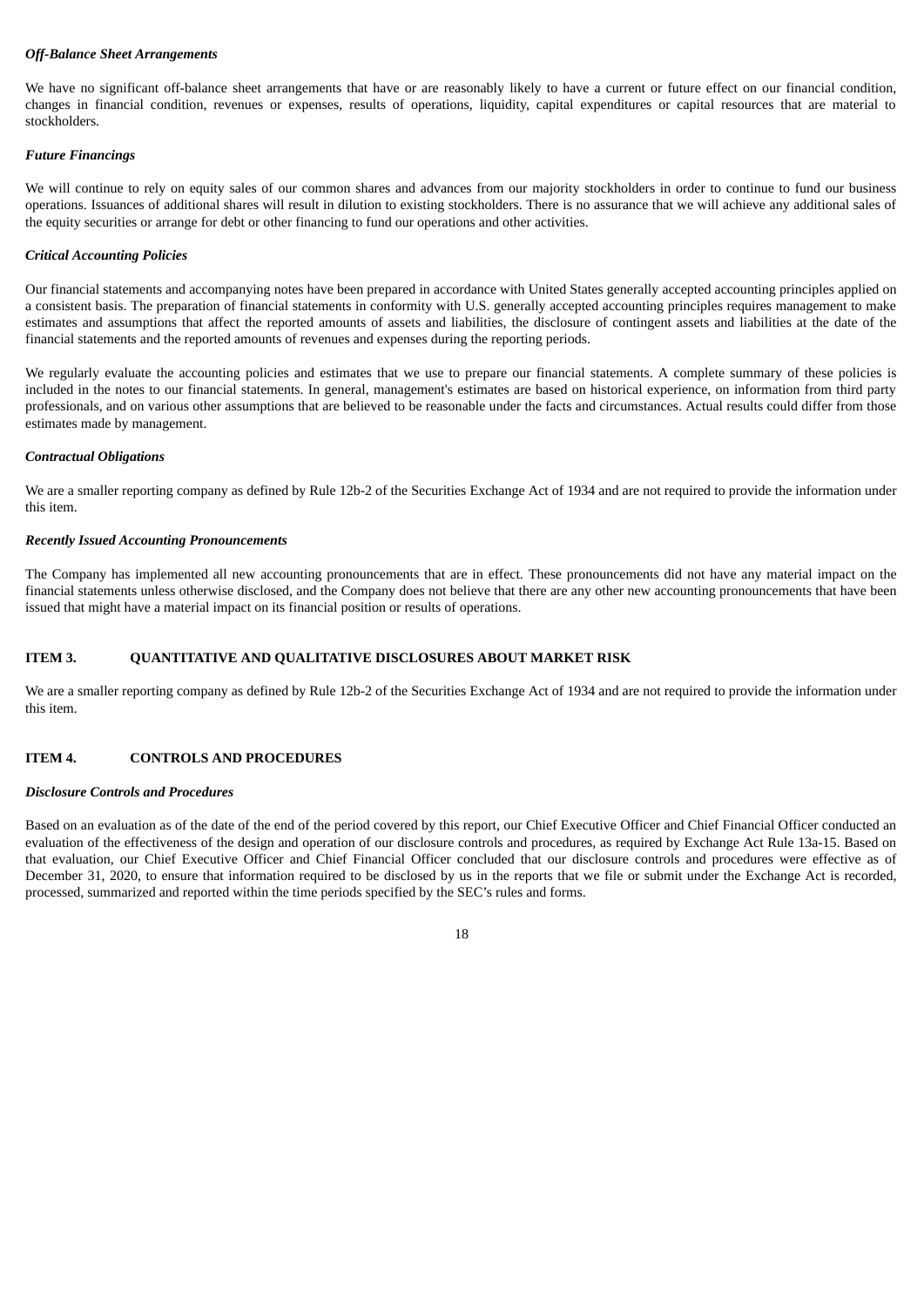Disclosure controls and procedures are controls and other procedures that are designed to ensure that information required to be disclosed in our reports filed or submitted under the Exchange Act is recorded, processed, summarized and reported, within the time periods specified in the SEC's rules and forms. Disclosure controls and procedures include, without limitation, controls and procedures designed to ensure that information required to be disclosed in our reports filed under the Exchange Act is accumulated and communicated to management, including our Chief Executive Officer and our Chief Financial Officer, to allow timely decisions regarding required disclosure.

## *Management's Report on Internal Control Over Financial Reporting*

Our management is responsible for establishing and maintaining adequate control over financial reporting (as defined in Rule 13a-15(f) promulgated under the Exchange Act. Our management assessed the effectiveness of our internal control over financial reporting as of December 31, 2020. In making this assessment management conducted an evaluation of the effectiveness of our internal control over financial reporting based on the criteria in Internal Control-Integrated Framework issued by the Committee of Sponsoring Organizations of the Treadway Commission (2013) (COSO). Our management has concluded that, as of December 31, 2020, our internal control over financial reporting is effective based on these criteria.

### *Changes in Internal Control and Financial Reporting*

There has been no change in our internal control over financial reporting identified in connection with our evaluation we conducted of the effectiveness of our internal control over financial reporting as of December 31, 2020, that occurred during our third fiscal quarter that has materially affected, or is reasonably likely to materially affect, our internal control over financial reporting.

This quarterly report does not include an attestation report of the Company's registered public accounting firm regarding internal control over financial reporting. Management's report was not subject to attestation by the Company's registered public accounting firm pursuant to temporary rules of the SEC that permit the Company to provide only management's report in this annual report.

## **PART II—OTHER INFORMATION**

## **ITEM 1. LEGAL PROCEEDINGS**

We know of no material, existing or pending legal proceedings against our Company, nor are we involved as a plaintiff in any material proceeding or pending litigation. There are no proceedings in which our director, officer or any affiliates, or any registered or beneficial shareholder, is an adverse party or has a material interest adverse to our interest.

## **ITEM 1A. RISK FACTORS**

We are a smaller reporting company as defined by Rule 12b-2 of the Exchange Act and are not required to provide the information required under this item.

#### **ITEM 2. UNREGISTERED SALES OF EQUITY SECURITIES AND USE OF PROCEEDS.**

None.

## **ITEM 3. DEFAULTS UPON SENIOR SECURITIES**

None.

## **ITEM 4. MINE SAFETY DISCLOSURES**

Not applicable.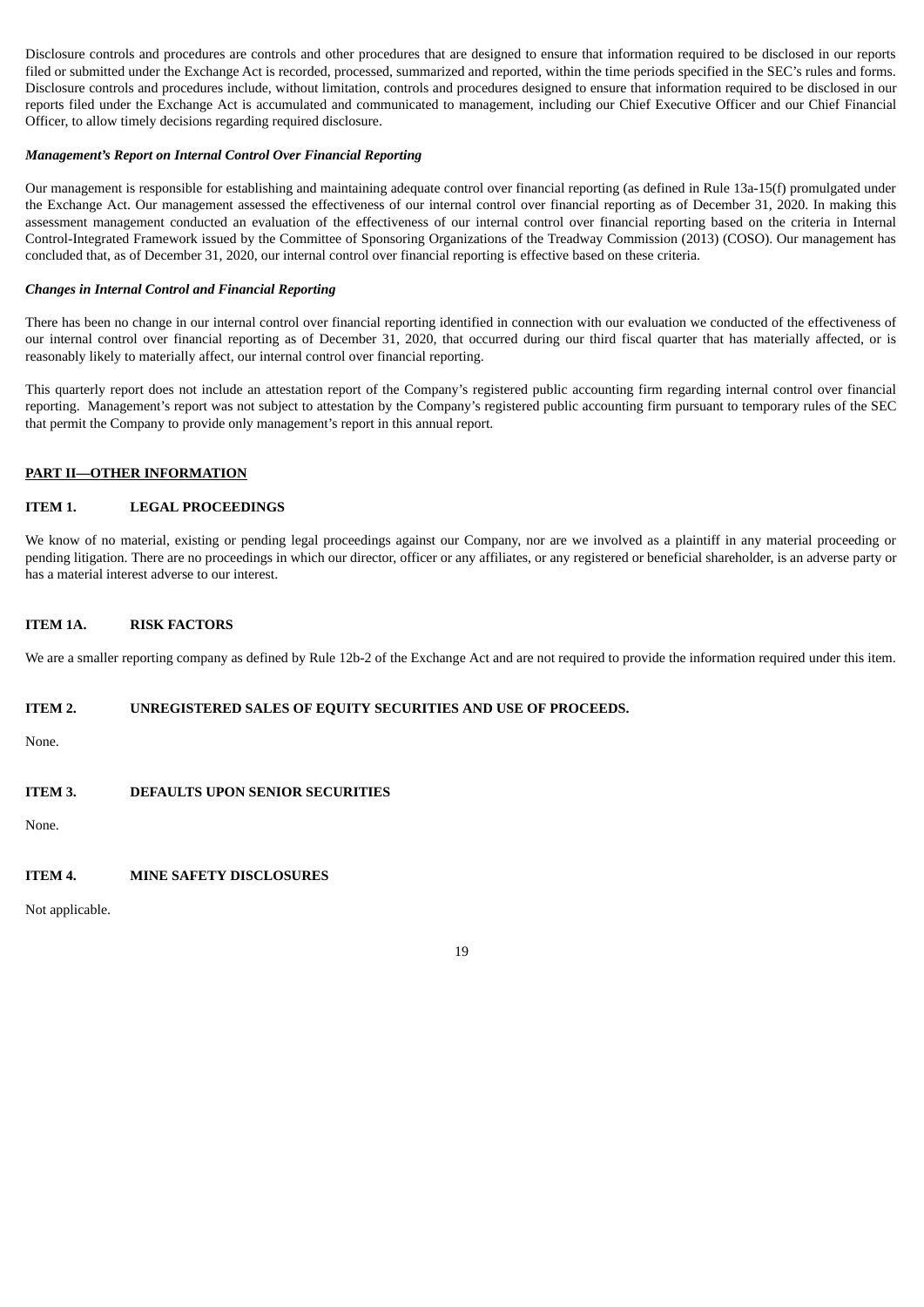## **ITEM 5. OTHER INFORMATION**

None

### **ITEM 6. EXHIBITS**

**Exhibits.** The following is a complete list of exhibits filed as part of this Form 10-Q. Exhibit numbers correspond to the numbers in the Exhibit Table of Item 601 of Regulation S-K.

- **31.1** Certification of Chief Executive Officer and Chief Financial Officer pursuant to Rule 13a–14(c) and 15d-14(a) of the Securities Exchange Act of 1934 as adopted pursuant to Section 302 of the Sarbanes-Oxley Act of 2002
- **32.1** Certification of Chief Executive Officer and Chief Financial Officer pursuant to 18 U.S.C. Section 1350 as adopted Pursuant to Section 906 of the Sarbanes-Oxley Act of 2002

## **SIGNATURES**

Pursuant to the requirements of the Securities Exchange Act of 1934, the Company caused this report to be signed on its behalf by the undersigned, thereunto duly authorized.

## **MOUNTAIN HIGH ACQUISITIONS CORP.**

Dated: September 7, 2021

*/s/ Raymond Watt* By: Raymond Watt, Chief Executive Officer and Chief Financial Officer (Principal Financial Officer)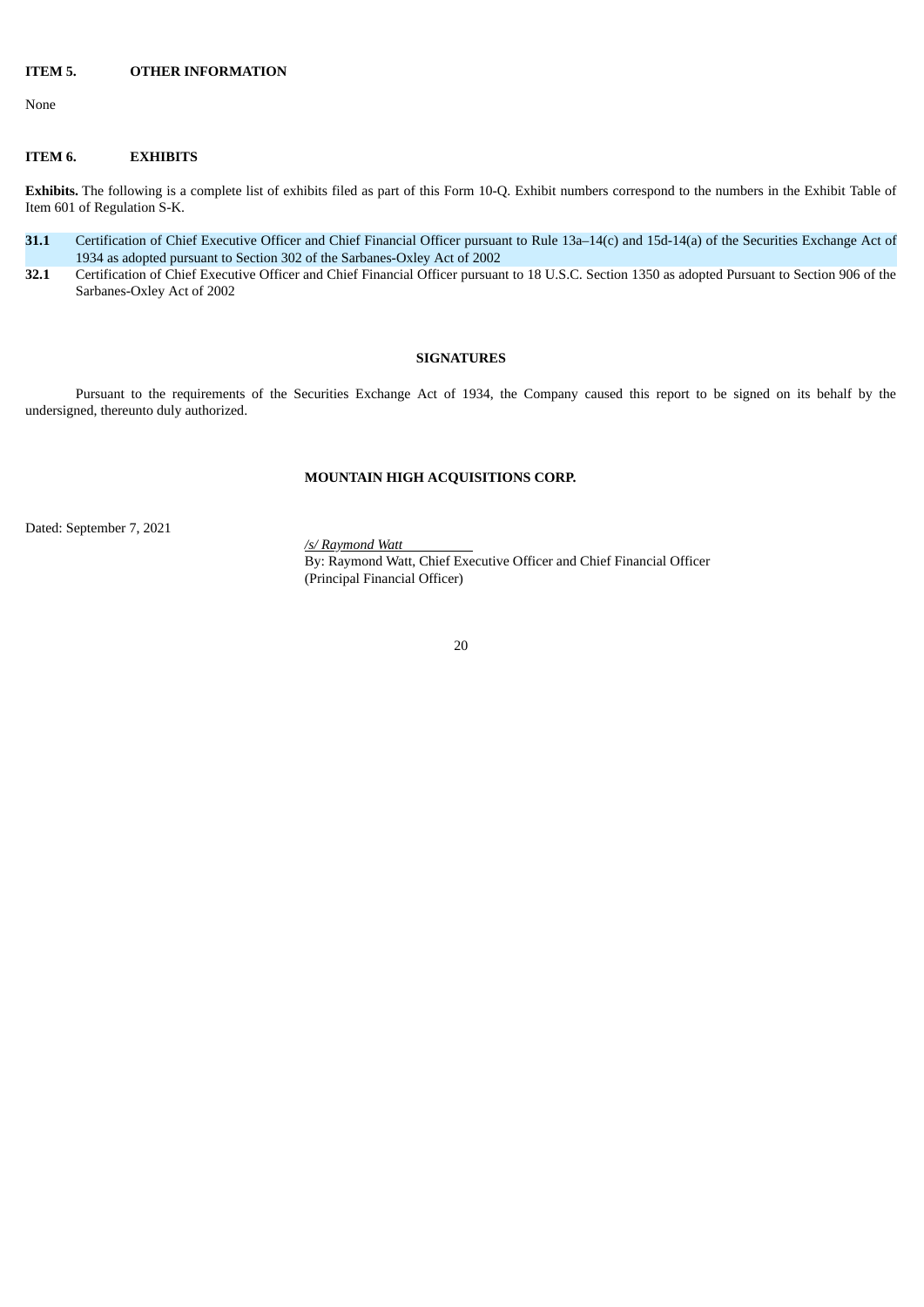## **CERTIFICATION**

I, Raymond Watt, certify that:

- 1. I have reviewed this Quarterly Report on Form 10-Q of Mountain High Acquisitions Corp. (the "Company");
- 2. Based on my knowledge, this report does not contain any untrue statement of a material fact or omit to state a material fact necessary to make the statements made, in light of the circumstances under which such statements were made, not misleading with respect to the period covered by this report;
- 3. Based on my knowledge, the financial statements, and other financial information included in this report, fairly present in all material respects the financial condition, results of operations and cash flows of the Company as of, and for, the periods presented ire this report;
- 4. I am responsible for establishing and maintaining disclosure controls and procedures (as defined in Exchange Act Rules 13a-15(e) and 15d-15(e)) and internal control over financial reporting (as defined in Exchange Act Rules 13a-15(f) and 15d-15(f)) for the Company and have:
	- a. Designed such disclosure controls and procedures, or caused such disclosure controls and procedures to be designed under our supervision, to ensure that material information relating to the Company, including its consolidated subsidiaries, is made known to us by others within those entities, particularly during the period in which this report is being prepared;
	- b. Designed such internal control over financial reporting, or caused such internal control over financial reporting to be designed under our supervision, to provide reasonable assurance regarding the reliability of financial reporting and the preparation of financial statements for external purposes in accordance with generally accepted accounting principles;
	- c. Evaluated the effectiveness of the Company's disclosure controls and procedures and presented in this report our conclusions about the effectiveness of the disclosure controls and procedures, as of the end of the period covered by this report based on such evaluation; and
	- d. Disclosed in this report any change in the Company's internal control over financial reporting that occurred during the Company's most recent fiscal quarter (the Company's fourth fiscal quarter in the case of an annual report) that has materially affected, or is reasonably likely to materially affect, the Company's internal control over financial reporting; and
- 5. I have disclosed, based on our most recent evaluation of internal control over financial reporting, to the Company's auditors and the audit committee of the Company's board of directors (or persons performing the equivalent functions):
	- a. All significant deficiencies and material weaknesses in the design or operation of internal control over financial reporting which are reasonably likely to adversely affect the Company's ability to record, process, summarize and report financial information; and
	- b. Any fraud, whether or not material, that involves management or other employees who have a significant role in the Company's internal control over financial reporting.

Date: September 7, 2021 */s/ Raymond Watt*

By: Raymond Watt, Chief Executive Officer and Chief Financial Officer (Principal Financial Officer)